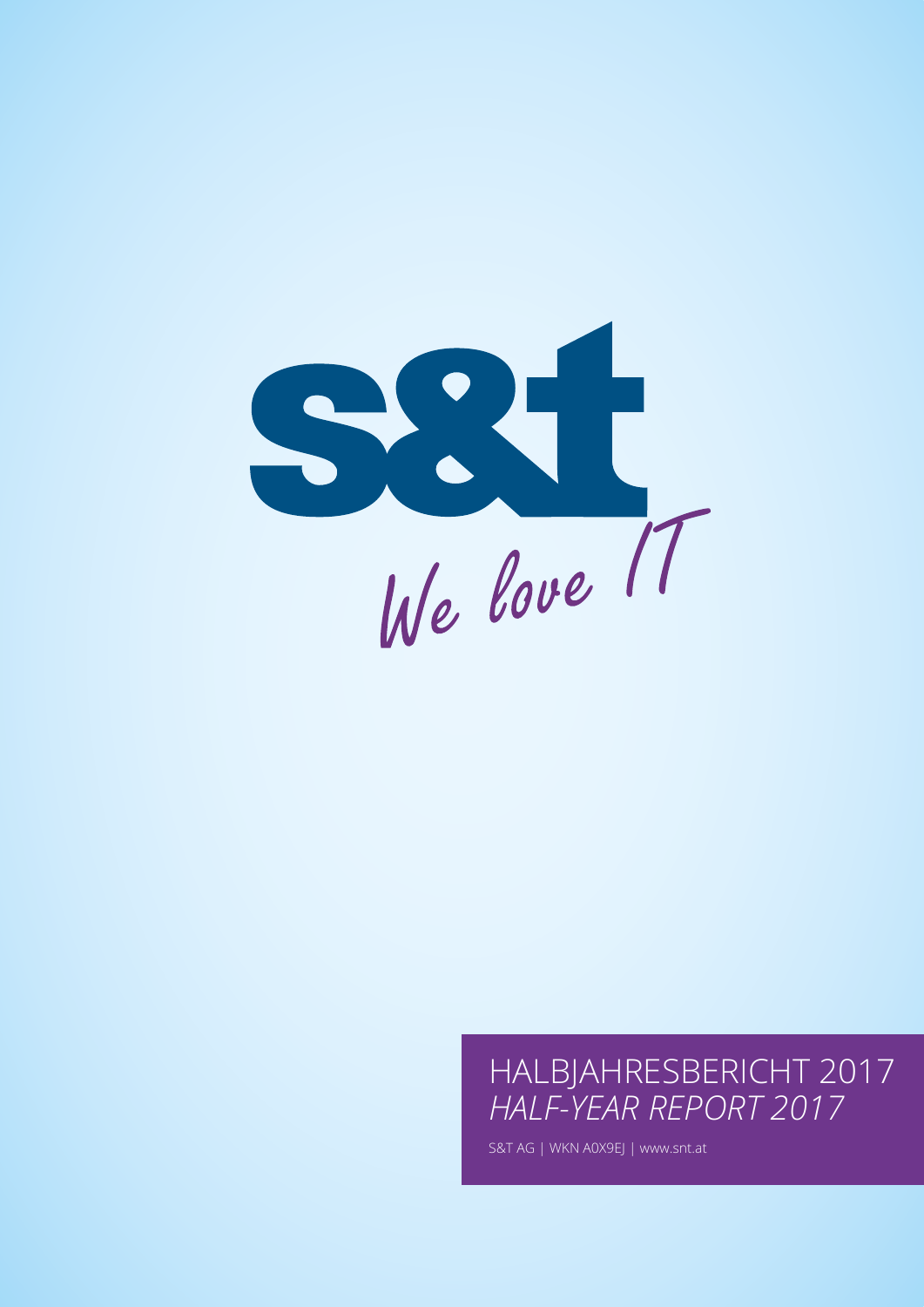

Hannes Niederhauser, CEO

# Q2 2017 – schneller und besser als geplant!

Ende 2016 haben wir die Übernahme der angeschlagenen Kontron AG gestartet - ein Vorgang, der von zahlreichen Investoren als riskant eingestuft wurde, jedoch wesentlich für unser Ziel ist, gemeinsam ein führender Anbieter im schnell wachsenden Industrie 4.0 Markt zu werden.

Im ersten Quartal 2017 konnten wir berichten, dass die Restrukturierung bei Kontron auf einem guten Weg ist und im zweiten Quartal 2017 können wir dies bestätigen. Die geplanten Kostensenkungen konnten umgesetzt werden und die Kontron Gruppe konnte ihr zweites positives Quartal in Folge aufweisen. Die Hauptversammlung der Kontron hat Ende Juni 2017 der Verschmelzung mit mit einer großen Mehrheit von 86% zugestimmt. Noch im August 2017 – schneller als erwartet – soll die Verschmelzung eingetragen und damit wirksam werden. Ferner konnte die S&T Gruppe ihren Anteil an der Kontron AG zwischenzeitlich auf 49,95% erhöhen. Alle noch bestehenden Kontron Aktionäre heißen wir herzlich als neue S&T Aktionäre willkommen.

Bei der S&T lief das zweite Quartal 2017 operativ besser als geplant: Gegenüber dem Vorjahresquartal verdoppelt sich der S&T Umsatz inklusive Kontron um 99% auf EUR 198,6 Mio. Operativ gewinnt das gemeinsame Unternehmen immer mehr an Fahrt, was man im Vergleich zum ersten Quartal 2017 erkennen kann: Der Umsatz stieg dabei um EUR 15,8 Mio. bzw. 9%, das EBITDA sogar um 23%. Im Vorjahresvergleich mit EUR 6,8 Mio. konnte das EBITDA des zweiten Quartals 2017 auf EUR 15,0 Mio. mehr als verdoppelt werden. Auch die Liquidität der S&T Gruppe ist trotz der getätigten Akquisitionen und Abflüsse aus der Restrukturierung der Kontron Gruppe nach wie vor äußerst zufriedenstellend: Zum Ende des zweiten Quartals verfügt die S&T Gruppe über flüssige Mittel von EUR 101,2 Mio.

Nach der in Kürze erwarteten Eintragung der Verschmelzung wollen wir nun die zweite Stufe der Ergebnisverbesserungen zünden: Synergien im Administrations- und IT-Bereich werden zu weiteren Einsparungen von über EUR 8 Mio. pro Jahr führen. Technologiesynergien sollen die Bruttoergebnis um weitere EUR 10 Mio. p.a. binnen Jahresfrist steigern, auch wenn die nächsten Quartale durch hohe Amortisationskosten aus Kaufpreisallokation als Folge der Übernahme (ohne Cash-Auswirkung) belastet werden.

Für das Gesamtjahr bestätigen wir unser Umsatzziel von EUR 860 bis 890 Mio. Nach dem ersten Halbjahr wurde bereits ein EBITDA von EUR 27,2 Mio. erwirtschaftet. Basierend auf diesem Ergebnis und unseren eingeleiteten Verbesserungsmaßnahmen sind wir äußerst zuversichtlich, die Ergebnisprognose von über EUR 50 Mio. (EBITDA) für 2017 zu erfüllen. Dieser Fortschritt bekräftigt und bestätigt uns darin, unseren Plan – Marktführer bei Industrie 4.0 mit über EUR 1 Mrd. Umsatz zu werden – mit Nachdruck umzusetzen.

Hannes Niederhauser CEO S&T AG

# KEY FIGURES

| EUR Mio.                                                                      | 01-06/2017 | 01-06/2016 |
|-------------------------------------------------------------------------------|------------|------------|
| Umsatzerlöse   Revenues                                                       | 381,4      | 196.4      |
| Bruttoergebnis   Gross profit                                                 | 146.0      | 68.4       |
| Personalaufwand   Personnel expenditures                                      | 87.6       | 40.3       |
| Sonstige betriebliche Aufwendungen<br><b>Other operating expenses</b>         | 40.9       | 18.9       |
| <b>EBITDA</b>                                                                 | 27,2       | 13,1       |
| Abschreibungen   Amortization and depreciation                                | 12.9       | 4.3        |
| <b>EBIT vor Abschreibungen aus PPA</b><br><b>EBIT before PPA Amortization</b> | 17.3       | 10.7       |
| Konzernergebnis   Consolidated income                                         | 9,2        | 6,6        |
| Operativer Cash Flow   Operative cash flow                                    | -4,6       | $-6,0$     |

## Q2 2017 – proceeding with a speed and effectiveness exceeding plans!

At the end of 2016 we launched the takeover of Kontron AG, which required restructuring. This project was regarded by a large number of investors as being risky. Nevertheless, we undertook it since we identified the takeover as being the way for us to become – through Kontron being teamed up with us – a leading supplier on the fast-growing Industry 4.0 market.

We were able to report in the first quarter that the restructuring of Kontron is proceeding well. This restructuring was purposefully and successfully set forth in the second quarter of 2017. Plans to cut costs were implemented. This led to the Kontron Group's operating in the black for the second quarter in a row. Convened at the end of June 2017, the Annual General Meeting of Kontron approved – with the overwhelming majority of 86% - the merger. By August 2017 – and thus ahead of schedule – the merger is to be entered into the registry of companies, thus causing it to take effect. In a further move, the S&T Group was able to increase its stake in Kontron AG to 49.95%. We welcome all those remaining shareholders of Kontron who are now becoming those of S&T AG.

S&T's business in second quarter of 2017 beat the plans for it. As compared to the previous year's second quarter, S&T's sales doubled – with this including those from Kontron. This rise of 99% boosted the total to EUR 198.6 million. Our company is growing faster and faster, as revealed by a comparison of the results achieved in the first and second quarters of 2017. The second quarter's sales were up EUR 15.8 million - or 9% - over those of the first one, with EBITDA climbing by no less than 23%. The EBITDA for the second quarter of 2016 was EUR 6.8 million. The second quarter of 2017's EUR 15.0 million thus represented a more than doubling of this figure. Notwithstanding the acquisitions undertaken and outflows of funds resulting from the restructuring of the Kontron group, the S&T Group's liquidity remains eminently satisfactory. As of the end of the second quarter of 2017, the S&T Group had liquid funds of EUR 101.2 million.

The merger is expected to be registered shortly. Subsequent to that, we plan on launching the second phase of our earnings boosting program. It entails the realization of synergies in the administration and IT areas. These will yield further savings of more than EUR 8 million annually. The exploitation of technologies-based synergies is to increase over the next 12 months gross margin by a further EUR 10 million. This will be accomplished despite the next quarters' being encumbered by the high costs of amortization resulting from the purchase price allocations ensuing from the takeover (without impact on cash).

We are confirming our objective of realizing in 2017 sales between EUR 860 million - 890 million. An EBITDA of EUR 27.2 million was realized in the first six months of 2017. This result and the improvement measures that have been undertaken are causing us to be extremely confident of fulfilling our forecast of registering earnings (EBITDA) of EUR 50 million in 2017. The progress achieved strengthens and furthers our resolve to push even harder with the realization of our plan to become the leader on the Industry 4.0 market – and to achieve annual sales of more than EUR 1 billion.

Hannes Niederhauser CEO S&T AG

| EUR Mio.                                                        | 30.06.2017 | 31.12.2016 |
|-----------------------------------------------------------------|------------|------------|
| Barmittel   Cash and cash equivalents                           | 101.2      | 125,6      |
| Eigenkapital   Equity                                           | 239.7      | 241.1      |
| Eigenkapitalquote   Equity ratio                                | 37.4%      | 36,0%      |
| Net Cash (+)/Nettoverschuldung (-)<br>Net cash (+)/Net debt (-) | 3,2        | 32,0       |
| Bilanzsumme   Total assets                                      | 640.5      | 668.7      |
| Auftragsbestand   Backlog                                       | 462.8      | 305.7      |
| Projekt-Pipeline   Project pipeline                             | 1.016.1    | 1.002.1    |
| Mitarbeiteranzahl   Employees                                   | 3.797      | 3.786      |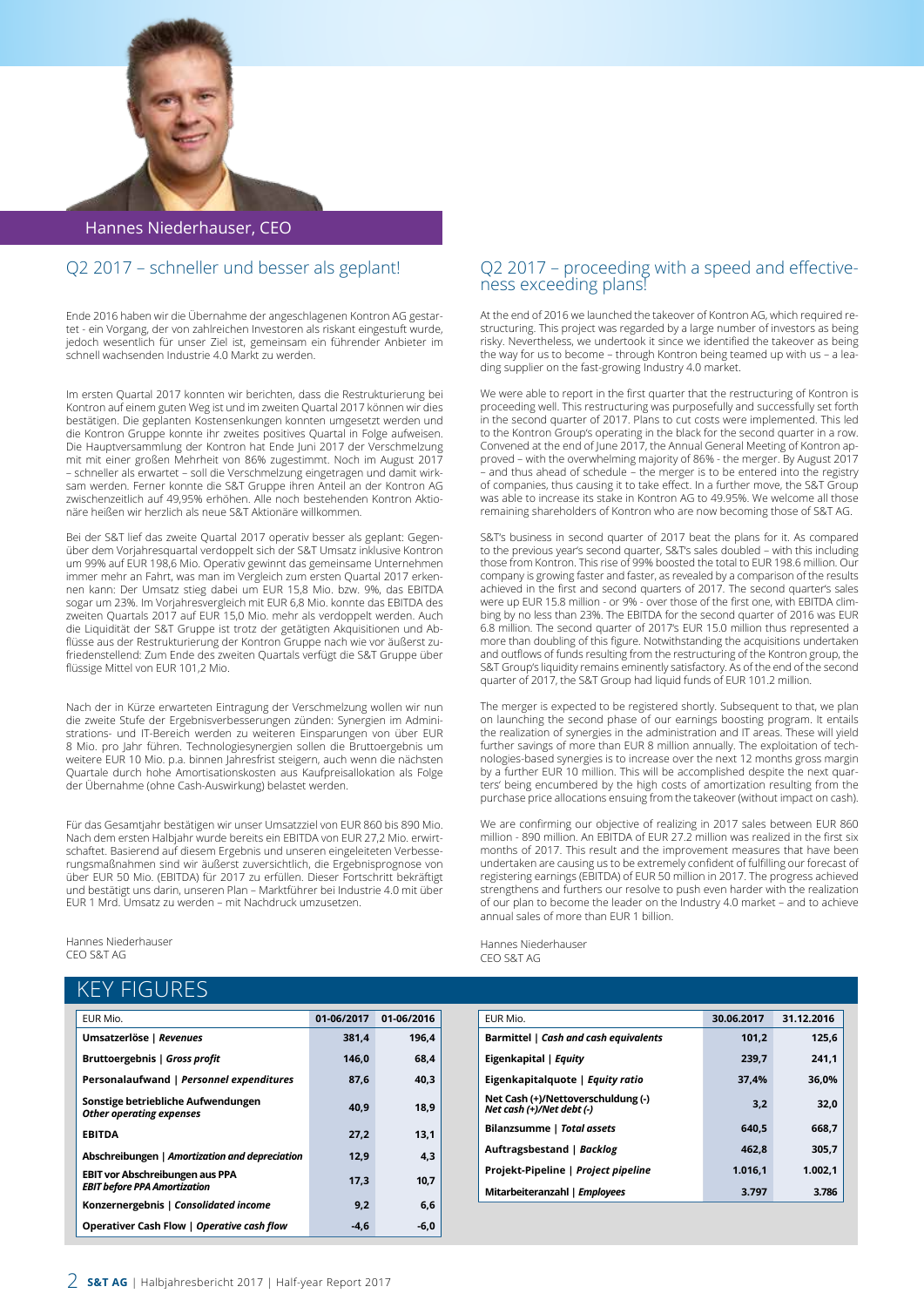### S&T AG verdoppelt Umsatz, EBITDA steigt überproportional an

Die S&T AG konnte gegenüber dem Vergleichszeitraum 2016 in den wesentlichen Ertrags-, Vermögens- und Liquiditätskennziffern neuerlich signifikante Steigerungen erzielen: Im ersten Halbjahr des Geschäftsjahres 2017 erhöhte sich bei nahezu doppelten Umsätzen auch das EBITDA überproportional. Dies ist insbesondere auf die Akquisition der Kontron Gruppe und deren Vollkonsolidierung zum 1. Dezember 2016 zurückzuführen.

Der Umsatz erhöhte sich im zweiten Quartal 2017 auf EUR 198,6 Mio. gegenüber EUR 100,0 Mio. in der Vergleichsperiode und stieg somit um mehr als 90% Für das gesamte erste Halbjahr 2017 bedeutet dies einen Anstieg von EUR 196,4 Mio. auf EUR 381,4 Mio.

Das Bruttoergebnis im zweiten Quartal 2017 stieg auf EUR 74,2 Mio. (Vj.: EUR 35,6 Mio.), für das gesamte erste Halbjahr erhöhte sich das Bruttoergebnis gegenüber dem ersten Halbjahr des Geschäftsjahres 2016 von EUR 68,4 Mio. auf EUR 146,0 Mio. Dies ist unter anderem auf die erstmalige Vollkonsolidierung der Kontron Gruppe sowie Fortschritte beim Portfoliomix zurückzuführen. Die Bruttomarge stieg ebenso von 34,8% im ersten Halbjahr 2016 auf 38,3% in der abgelaufenen Periode. Der Grund hierfür liegt im Wesentlichen im geänderten Produktmix – kaum niedrigmargige Consumer-Produkte, mehr hochwertige IoT Lösungen.

Der Personalaufwand belief sich im ersten Halbjahr auf EUR 87,6 Mio. (Vj.: EUR 40,3 Mio.), was einen Anstieg von EUR 47,3 Mio. bedeutet. Insbesondere die Kontron Gruppe sowie das übernommene Drittmarktgeschäft der Raiffeisen Informatik trugen zu diesem Anstieg bei. Die sonstigen betrieblichen Aufwendungen stiegen aus denselben Gründen von EUR 18,9 Mio. im ersten Halbjahr 2016 auf EUR 40,9 Mio. an. Somit konnte im zweiten Quartal 2017 ein EBITDA von EUR 15,0 Mio. nach EUR 6,8 Mio. im Vorjahr erzielt werden. Für das gesamte erste Halbjahr 2017 konnte ein EBITDA von EUR 27,2 nach EUR 13,1 Mio. im Vorjahr erreicht werden. Dies entspricht einer Steigerung von 120,6% gegenüber dem 2. Quartal 2016 bzw. 107,6% gegenüber dem 1. Halbjahr 2016.

Das Konzernergebnis des zweiten Quartals 2017 betrug EUR 6,6 Mio. nach EUR 3,4 Mio. im Vergleichszeitraum 2016. Für das gesamte erste Halbjahr 2017 konnte das Konzernergebnis von EUR 6,6 Mio. auf EUR 9,2 Mio. gesteigert werden. Hierbei ist anzumerken, dass auf Grund von Bilanzierungsvorschriften Dividenden an Minderheitsgesellschafter im Ausmaß von EUR 0,9 Mio. im Finanzaufwand zu erfassen waren. Ferner beeinflussten die noch bestehenden Minderheiten bei der Kontron Gruppe den Gewinn je Aktie, der sich dadurch in der abgelaufenen Sechsmonatsperiode auf 10 Cent belief (Vj.: 13 Cent).

Zum 30. Juni 2017 erhöhte sich der Personalstand geringfügig auf 3.797 Mitarbeiter (31. Dezember 2016: 3.786 Mitarbeiter). Einem Personalanstieg auf Grund der im zweiten Quartal 2017 getätigten Akquisitionen stand ein Mitarbeiterabbau im Zusammenhang mit den Restrukturierungsmaßnahmen innerhalb der Kontron Gruppe gegenüber.

### S&T AG: sales double, with EBITDA rising even more strongly

On a y-on-y basis of comparison, S&T AG recorded in the first six months of 2017 significant increases in its key earnings, assets and liquidity indicators. S&T nearly doubled its sales in the period. Its EBITDA registered an even greater rise. These accomplishments are particularly attributable to the acquisition of the Kontron group and its full consolidation in the accounts of the S&T Group as of December 1, 2016.

Sales rose more than 90% in the second quarter of 2017 to EUR 198.6 million, as opposed to the EUR 100.0 million recorded in the period of comparison. This was accompanied by a rise from EUR 196.4 million to EUR 381.4 million for the first half of financial year 2017.

Gross earnings increased in the second quarter of 2017 to EUR 74.2 million (PY: EUR 35.6 million), causing the result for the first six months of 2017 to rise from the first half of 2016's EUR 68.4 million to EUR 146.0 million. This is attributable to the initial consolidation of the Kontron group in the S&T Group, and to the progress achieved in optimizing the mix of offerings in the corporate portfolio. Gross margin climbed from the first half of 2016's 34.8% to 38.3% in the period under review. The drivers of these accomplishment are largely the changes made in the company's mix of products and services, which now features very few low-margin consumer products and a great amount of high-quality IoT solutions.

Personnel expenditures came in the first half of 2017 to EUR 87.6 million (PY: EUR 40.3 million). This amounted to an increase of EUR 47.3 million. This rise was primarily attributable to the Kontron group and to the acquisition of third market business of Raiffeisen Informatik. These factors were also responsible for the rise in other operating expenditures from EUR 18.9 million in the first half of 2016 to EUR 40.9 million. All this yielded an EBITDA of EUR 15.0 million in the second quarter of 2017, as opposed to the previous year's EUR 6.8 million. This translated into an EBITDA for the first half of 2017 of EUR 27.2 million (first half of 2016: EUR 13.1 million). Expressing these figures in percentages: EBITDA increased 120.6% versus the second quarter of 2016 and 107.6% as compared to the first half of 2016.

Consolidated income in the second quarter of 2017 amounted to EUR 6.6 million, as opposed to EUR 3.4 million in the period of comparison in 2016. Consolidated income for the first half of 2017 came to EUR 9.2 million, up from the first half of 2016's EUR 6.6 million. To be noted in this regard is that financial reporting rules require the reporting of dividends paid to minority interests and amounting to EUR 0.9 million in financial expenditures. A further influence upon the earnings per share were the remaining minority shareholders in the Kontron group. This influence caused the earnings per share to amount in the first half of 2017 to 10 cents (PY: 13 cents).

As of June 30, 2017 the number of employees was 3.797 (December 31, 2016: 3.786 employees). On the one hand the number of employees increased due to acquisitions during the second quarter 2017, on the other hand the number of employees decreased due to measures undertaken to restructure the Kontron group.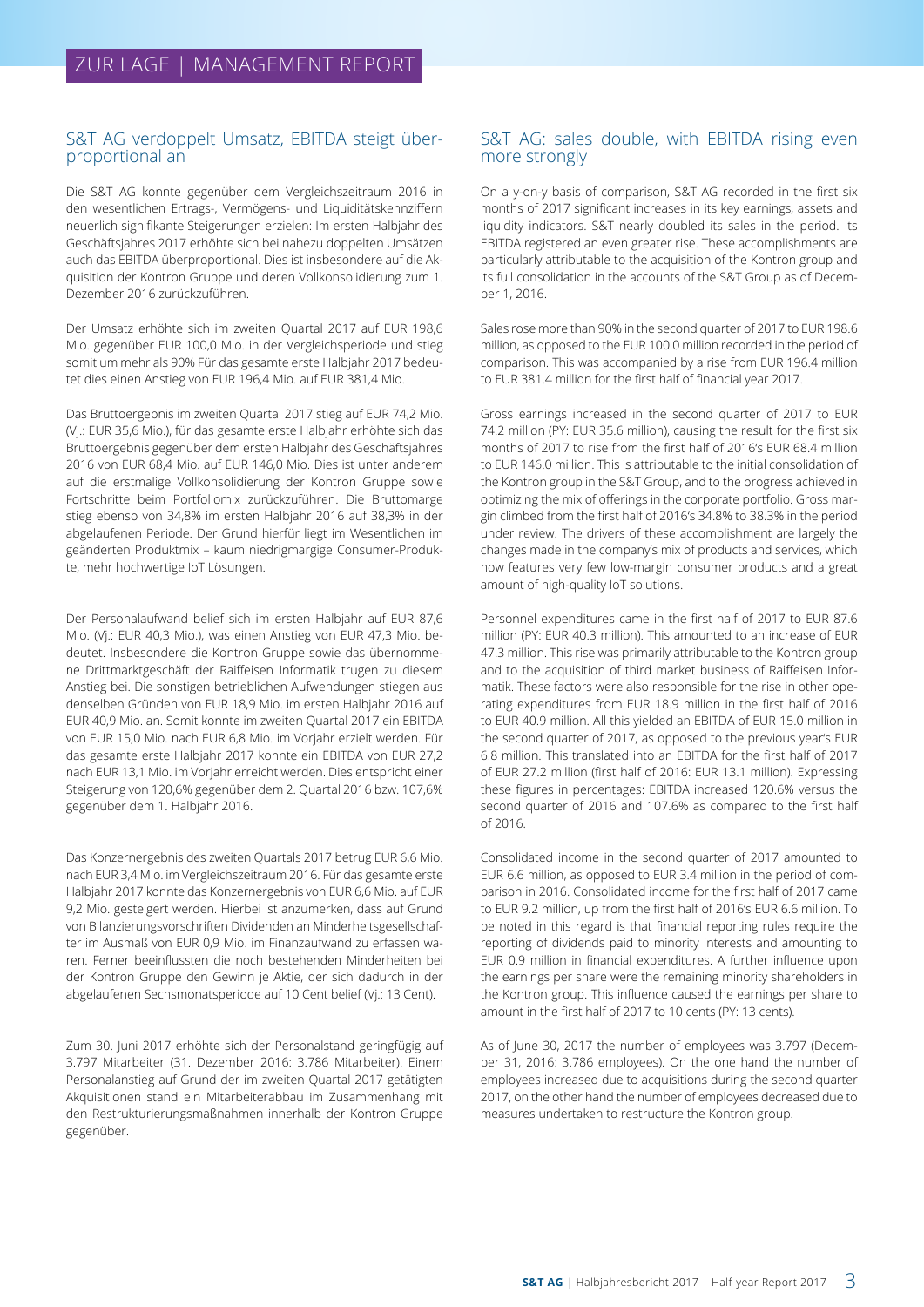# ZUR LAGE | MANAGEMENT REPORT

#### Zur Entwicklung der einzelnen Segmente:

The business done by the individual segments developed as follows:

| 01-06/2017              | <b>IT-Services</b> | <b>IoT</b><br><b>Solutions</b> | <b>Embedded</b><br><b>Systems</b> | <b>Total</b> | 01-06/2016              | <b>IT-Services</b> | <b>IoT</b><br><b>Solutions</b> | <b>Embedded</b><br><b>Systems</b> | <b>Total</b> |
|-------------------------|--------------------|--------------------------------|-----------------------------------|--------------|-------------------------|--------------------|--------------------------------|-----------------------------------|--------------|
| Umsatzerlöse   Revenues | 153,5              | 143,8                          | 84,2                              | 381,4        | Umsatzerlöse   Revenues | 140.5              | 55,8                           |                                   | 196,4        |
| EBITDA                  | 6.8                | 11,1                           | 9,3                               | 27,2         | <b>EBITDA</b>           | 6,4                | 6,7                            |                                   | 13,1         |
|                         |                    |                                |                                   |              |                         |                    |                                |                                   |              |
|                         |                    |                                |                                   |              |                         |                    |                                |                                   |              |
| 04-06/2017              | <b>IT-Services</b> | <b>IoT Solu-</b><br>tions      | <b>Embedded</b><br><b>Systems</b> | <b>Total</b> | 04-06/2016              | <b>IT-Services</b> | <b>IoT Solu-</b><br>tions      | <b>Embedded</b><br><b>Systems</b> | <b>Total</b> |
| Umsatzerlöse   Revenues | 83,4               | 75.0                           | 40,3                              | 198.6        | Umsatzerlöse   Revenues | 70,3               | 29,7                           |                                   | 100,0        |

Die bestehende Strategie, eigene Technologien mit hochwertigen IT-Services zu kombinieren und zu forcieren, wurde auch 2017 weiter konsequent umgesetzt:

- Die Umsätze im Segment IT Services (ehemals Services DACH und Services EE) stiegen im ersten Halbjahr 2017 auf EUR 153,5 Mio. (Vj.: EUR 140,5 Mio.). Gleiches gilt für die Umsätze des 2. Quartals (2. Quartal 2017: EUR 83,4 Mio. | 2. Quartal 2016: EUR 70,3 Mio.). Im ersten Halbjahr konnte im Segment IT Services somit ein EBIT-DA von EUR 6,8 Mio. (Vj.: EUR 6,4 Mio.) erzielt werden. Auf das zweite Quartal entfielen hiervon EUR 2,7 Mio. EBITDA (Vj.: EUR 3,7 Mio.).
- Auch im ersten Halbjahr 2017 war das Wachstum des Segmentes IoT Solutions ungebrochen: Der Umsatz stieg auf EUR 143,8 Mio. (Vj.: EUR 55,8 Mio.). Das EBITDA erhöhte sich entsprechend von EUR 6,7 Mio. im ersten Halbjahr 2016 auf EUR 11,1 Mio. Im zweiten Quartal 2017 erhöhte sich der Umsatz auf EUR 75,0 Mio. (Vj.: EUR 29,7 Mio.), das EBITDA des Segmentes belief sich auf EUR 6,6 Mio. nach EUR 3,1 Mio. in der Vorjahresperiode.
- Im neuen Segment Embedded Systems konnten im ersten Halbjahr 2017 Umsätze in der Höhe von EUR 84,2 Mio. (Vj.: EUR 0 Mio.) erwirtschaftet werden. Dies ist ausschließlich den im Zuge der Kontron Übernahme neu hinzugekommen Gesellschaften geschuldet. Hiervon entfielen auf das zweite Quartal 2017 Umsätze von EUR 40,3 Mio. (Vj.: EUR 0 Mio.). Das EBITDA des Segmentes Embedded Systems betrug im gesamten ersten Halbjahr EUR 9,3 Mio. (Vj.: EUR 0 Mio.), davon entfielen EUR 5,6 Mio. auf das 2. Quartal 2017 (Vj.: EUR 0 Mio.), was einer Steigerung von 48% gegenüber dem 1. Quartal 2017 entspricht.

## Solide Finanzlage

Die Vermögens- und Liquiditätslage der Gesellschaft entwickelt sich weiterhin äußerst erfreulich. Der Rückgang der liquiden Mittel auf EUR 101,2 Mio. gegenüber EUR 125,6 Mio. zum 31.12.2016 bzw. EUR 109,6 Mio. zum 31.3.2017 ist im Wesentlichen auf saisonale Effekte, Kaufpreiszahlungen für erworbene Geschäftsanteile sowie gezahlte Abfertigungs- und Restrukturierungskosten bei der Kontron Gruppe zurückzuführen. Zur Optimierung der Finanzierungskosten der S&T Gruppe wurde im Juni 2017 eine fixverzinsliche Beteiligungsfinanzierung mit Garantie der Österreichischen Kontrollbank in einem Ausmaß von EUR 45 Mio. abgeschlossen. Aus dem Mittelzufluss erfolgte unter anderem eine vorzeitige Rückführung jener Mittel, die zur Zwischenfinanzierung des Erwerbs der Anteile an der Kontron AG aufgenommen wurden. Damit können die Zinskosten mit Wirkung ab dem dritten Quartal 2017 weiter gesenkt werden. Darüber hinaus stehen der Gesellschaft durch den neuen Kredit Finanzierungslinien offen, um das weitere Wachstum der S&T Gruppe zu finanzieren. Zum 30. Juni 2017 beträgt das Konzerneigenkapital EUR 239,7 Mio.,

The strategy of incorporating proprietary technologies into highquality IT services and of stepping up the new offerings' delivery was purposely pursued in 2017:

- The sales recorded by the IT Services segment (comprised of the former Services Germany, Austria and Switzerland and Services EE) rose in the first half of 2017 to EUR 153.5 million (PY: EUR 140.5 million). The same increase was experienced in the sales registered in the second quarter (second quarter of 2017: EUR 83.4 million vs. second quarter of 2016: EUR 70.3 million). The IT Services segment thus achieved in the first half of 2017 an EBITDA of EUR 6.8 million (PY: EUR 6.4 million). Of this EBITDA, EUR 2.7 million was realized in the second quarter of 2017 (PY: EUR 3.7 million).
- The IoT Solutions segment maintained its strong growth in the first half of 2017, in which its sales climbed to EUR 143.8 million (PY: EUR 55.8 million). The segment's EBITDA rose correspondingly from the first half of 2016's EUR 6.7 to EUR 11.1 million in 2017. Sales increased in the second quarter of 2017 to EUR 75.0 million (PY: EUR 29.7 million). The segment's EBITDA came to EUR 6.6 million – as opposed to EUR 3.1 million in the second quarter of 2016.
- The new Embedded Systems segment was able to achieve sales of EUR 84.2 million in the first half of 2017 (PY: EUR 0 million). This is solely attributable to the companies joining the Group through the acquisition of Kontron. Of the six months' total sales, EUR 40.3 million (PY: EUR 0 million) were registered in the second quarter. The EBITDA of the Embedded Systems segment came in the first half of 2017 to EUR 9.3 million (PY: EUR 0 million), of which EUR 5.6 million was realized in the second quarter of 2017 (PY: EUR 0 million). That results in an increase of 48% over the first quarter of 2017.

# Solid finances

The company's assets and liquidity continue to develop gratifyingly well. The drop in liquid funds to EUR 101.2 million as of June 30, 2017 from December 31, 2016's EUR 125.6 million and from EUR 109.6 million as of March 31, 2017 is essentially due to seasonal effects, to payments for the purchase of stakes in companies, and to costs ensuing from the Kontron group's restructuring and disbursement of severance pay. In order to optimize the financing costs borne by the S&T Group, it concluded in June 2017 a EUR 45 million fixed-rate participation financing that bears a guarantee accorded by Österreichische Kontrollbank. The inflow of funds was comprised of an ahead-of-schedule repayment of those funds constituting the intermediate financing of the acquisition of stakes in Kontron AG. This move enabled interest costs to be further cut, with this starting to take effect in the third quarter of 2017. New lines of financing are available to the company to enable the S&T Group's further growth.

As of June 30, 2017, the consolidated equity came to EUR 239.7 mil-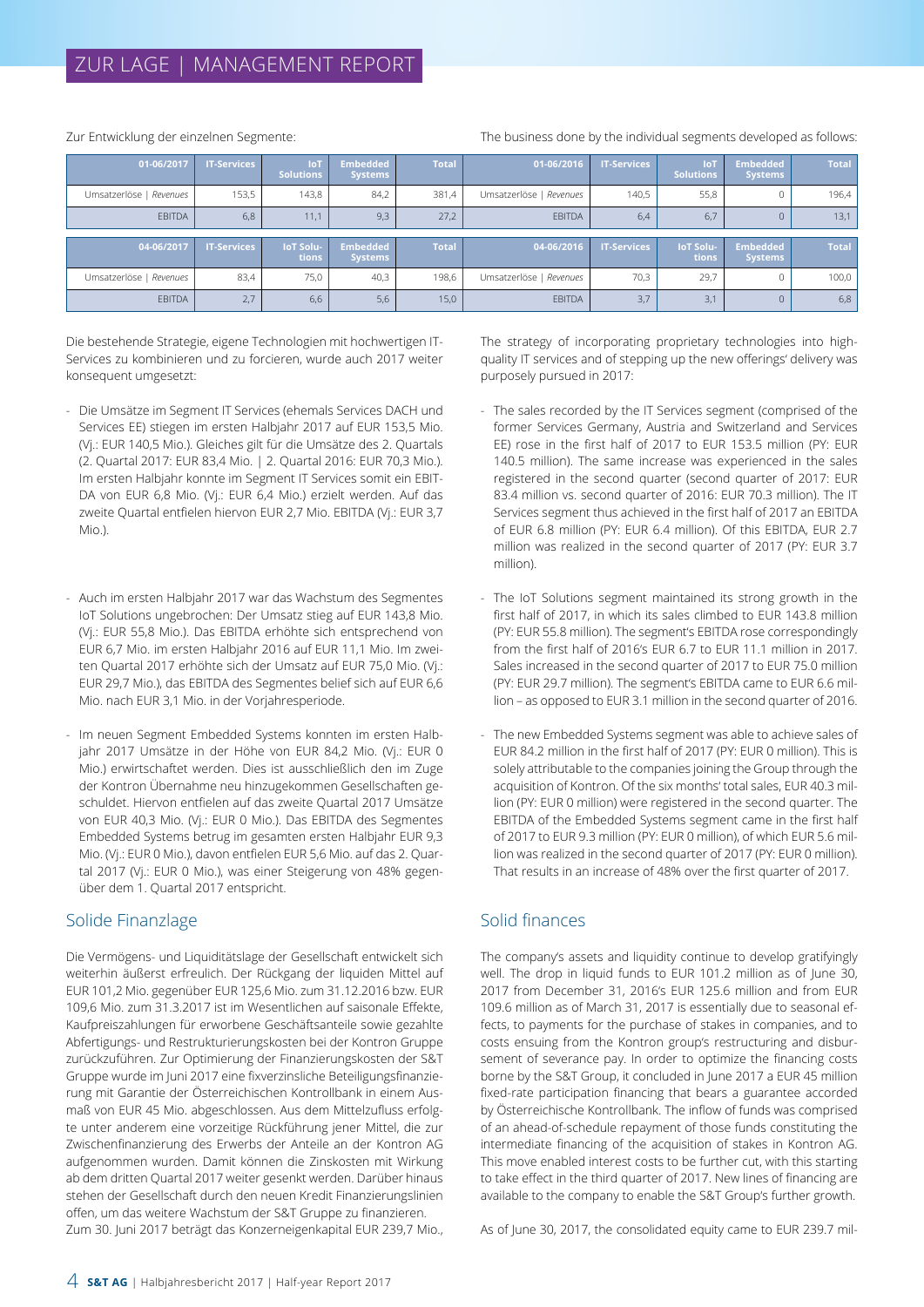gegenüber EUR 241,1 Mio. zum 31. Dezember 2016. Trotz des erwirtschafteten Konzernergebnisses von EUR 9,2 Mio. (Vj.: EUR 6,6 Mio.) reduzierte sich das Eigenkapital geringfügig, was auf Dividendenzahlungen an die Aktionäre der S&T AG sowie auf Anteilsinhaber ohne beherrschenden Einfluss zurückzuführen ist. Zusätzlich wirkten sich Fremdwährungseffekte, insbesondere die Entwicklung des US-Dollars, negativ auf das Eigenkapital aus. Auf Grund der saisonal kürzeren Bilanzsumme erhöhte sich jedoch die Eigenkapitalquote per 30.6.2017 auf 37,4% (31.12.2016: 36%). Der operative Cashflow des zweiten Quartals 2017 betrug TEUR 2 (Vj.: EUR 2,8 Mio.). Im ersten Halbjahr resultiert dies in einem, gegenüber dem Vorjahreszeitraum, leicht verbesserten operativen Cashflow von EUR -4,6 Mio. (Vj.: EUR -6,0 Mio.).

# Chancen und Risiken

Die Positionierung der S&T-Gruppe als Systemhaus mit Fokus auf die Entwicklung eigener Technologien und Präsenz in den Märkten DACH (Deutschland, Österreich, Schweiz), Osteuropa, Nordamerika und Russland ist unverändert aufrecht. Insofern stehen wir auch nach wie vor hinter unserer Strategie: Profitables Wachstum!

Die volkswirtschaftlichen Rahmenbedingungen für die Absatzmärkte der S&T Gruppe zeigen ein differenziertes Bild: Während in der DACH-Region und im nördlichen Osteuropa die Wirtschaftsleistung weiterhin moderat wächst, entwickelt sich die Wirtschaft im südlichen Osteuropa langsamer, aber doch besser als in den Vorjahren. Für Russland wird, nach Jahren des negativen Wirtschaftswachstums auf Grund der geopolitischen Diskussionen und der damit einhergehenden wirtschaftlichen und politischen Unsicherheit, für 2017 eine Trendwende und damit die Rückkehr zu einem positiven Wachstum prognostiziert. Der Eintritt dieser scheint jedoch nach wie vor als ungewiss und stark risikobehaftet, insb. auch im Hinblick auf die jüngst angekündigten neuen Sanktionen der USA gegen Russland. In den für die S&T Gruppe neuen Märkten in Nordamerika ist nach dem politischen Wechsel die Entwicklung schwerer abzuschätzen: Sollten die angekündigten Investitionen der US-amerikanischen Regierung entsprechende Mehrheiten finden und umgesetzt werden können, rechnet die S&T Gruppe mit einer entsprechend positiven Gesamtentwicklung. Andererseits bleibt abzuwarten, ob und inwieweit die neuen geopolitischen Entwicklungen dies negativ beeinflussen würden.

Das strategische Ziel des Managements, die S&T AG weiter zu einem innovativen Technologieunternehmen bzw. Lösungsanbieter mit einem zunehmenden Anteil an Eigenentwicklungen zu wandeln und aufgrund dadurch steigender Wertschöpfung hohe Bruttomargen zu erzielen, wird auch 2017 konsequent weitergeführt werden. Der Hauptfokus liegt hier insbesondere auf der Restrukturierung der Kontron Gruppe bzw. auf Grund der bevorstehenden Eintragung der Verschmelzung auf der Integration der Kontron Gesellschaften in die Prozesse der S&T Gruppe sowie der Fertigstellung des Umbaus des Bereiches IT-Services in der DACH-Region hin zu einem Full-Service-Provider.

lion, as opposed to EUR 241.1 million as of December 31, 2016. The consolidated income of EUR 9.2 million (PY: EUR 6.6 million) did not quite suffice to maintain the equity. Its slight decline is attributable to payments of dividends to S&T AG's shareholders and to minority interests without controlling influence. A factor also reducing equity was a foreign currency effect, with this especially entailing the development of the US dollar. Seasonal effects caused, in a countervailing move, a shortening of the balance sheet period. These caused the equity rate as of 30.6.2017 to come to 37.4% (31.12.2016: 36%). Operative cash flow came in the second quarter of 2017 to TEUR 2 (PY: EUR 2.8 million). This caused the first half of 2017's operative cash flow to improve to EUR -4.6 million (PY: EUR -6.0 million).

# Opportunities and risks

The S&T Group continues to strive to position itself as a provider of IT systems that comprise proprietary-developed technologies that are supplied in the markets of Germany, Austria and Switzerland; East Europe; North America; and Russia. We have dedicated ourselves to pursuing the implementation of our strategy of achieving profitable growth!

The economies in which the S&T Group operates are developing divergently. The Germany, Austria and Switzerland region is being joined by northern East Europe in continuing to grow at a moderate pace. The economies in southern East Europe are growing somewhat more slowly – albeit better than in previous years. 2017 is forecast to be Russia's turnaround year, in which years of recession – caused by geopolitical discussions and by the ensuing economic and political uncertainies – are succeeded by a return to economic growth. The occurrence of this turnaround still seems uncertain and laden with risks, with these especially arising due to sanctions recently imposed by the USA upon Russia. S&T's new markets in North America are facing the uncertainties ensuing from the last election. Should the investments announced by the USA's new administration secure the requisite congressional majorities and should they thus be made, the S&T Group would expect the country's economy as a whole to develop positively. Countervailing is the need to wait and see whether – and to which extent – the latest geopolitical developments negatively affect this economy.

S&T AG's management has formulated the strategic objective of transforming its Group into an innovative technology corporation that supplies solutions featuring an ever-greater share of proprietary developments, and, by doing so, that increases the value added required to achieve high margins. The implementation of this strategy is being dedicatedly set forth in 2017. The main focus lies on the restructuring of the Kontron group, whose merger into S&T is about to take place; on the integration of Kontron into the processes of S&T; and, as well, on the transformation of the segment providing IT services in the Germany, Austria and Switzerland region into a fullservice one.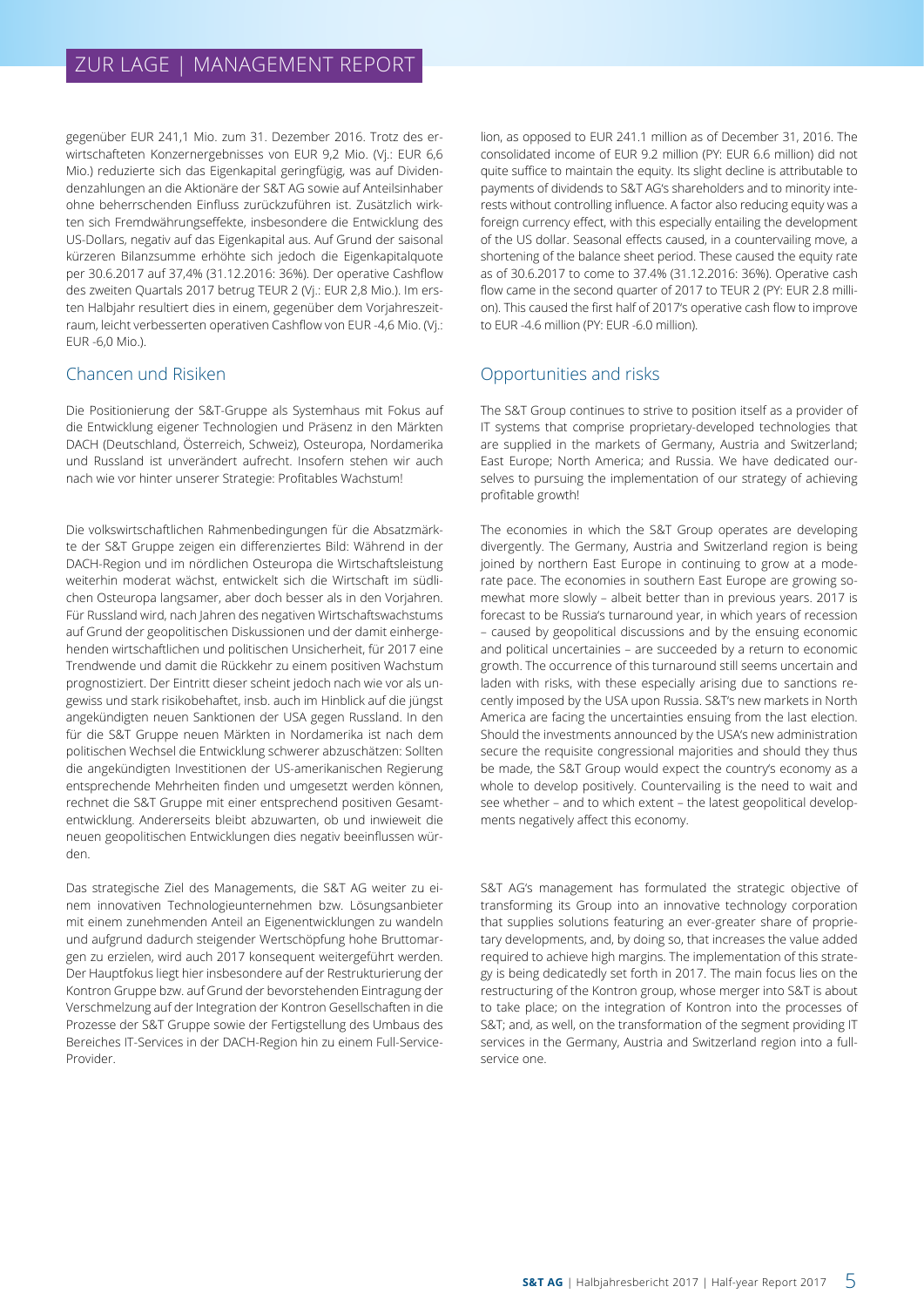| Konzern-Gewinn- und Verlustrechnung   Consolidated income statement                                                                                          | 01-06/2017<br><b>TEUR</b> | 01-06/2016<br><b>TEUR</b> | 04-06/2017<br><b>TEUR</b> | 04-06/2016<br><b>TEUR</b> |
|--------------------------------------------------------------------------------------------------------------------------------------------------------------|---------------------------|---------------------------|---------------------------|---------------------------|
| Umsatzerlöse   Revenues                                                                                                                                      | 381.432                   | 196.387                   | 198.588                   | 100.013                   |
| Aktivierte Entwicklungskosten   Capitalized development costs                                                                                                | 6.175                     | 906                       | 3.224                     | 482                       |
| Sonstige betriebliche Erträge   Other income                                                                                                                 | 3.530                     | 3.008                     | 1.603                     | 1.292                     |
| Aufwendungen für Material und sonstige bezogene Leistungen   Expenditures for materials and other services purchased                                         | $-235.463$                | $-127.963$                | $-124.386$                | $-64.411$                 |
| Personalaufwand   Personnel expenditure                                                                                                                      | $-87.585$                 | $-40.316$                 | $-43.115$                 | $-21.073$                 |
| Abschreibungen   Depreciation and Amortization                                                                                                               | $-12.915$                 | $-4.235$                  | $-6.404$                  | $-2.188$                  |
| Sonstige betriebliche Aufwendungen   Other operating expenditures                                                                                            | $-40.933$                 | $-18.932$                 | $-20.960$                 | $-9.494$                  |
| Ergebnis aus der betrieblichen Tätigkeit   Results from business operations                                                                                  | 14.241                    | 8.855                     | 8.550                     | 4.621                     |
| Finanzerträge   Finance income                                                                                                                               | 172                       | 155                       | 103                       | 73                        |
| Finanzaufwendungen   Finance expenditures                                                                                                                    | $-3.438$                  | $-1.970$                  | $-2.050$                  | $-1.197$                  |
| Finanzergebnis   Financial result                                                                                                                            | $-3.266$                  | $-1.815$                  | $-1.947$                  | $-1.124$                  |
|                                                                                                                                                              |                           |                           |                           |                           |
| Ergebnis vor Ertragsteuern   Earnings before taxes                                                                                                           | 10.975                    | 7.040                     | 6.603                     | 3.497                     |
| Ertragsteuern   Income taxes                                                                                                                                 | $-1.821$                  | $-464$                    | $-1.259$                  | $-147$                    |
| Konzernergebnis   Consolidated income                                                                                                                        | 9.154                     | 6.576                     | 5.344                     | 3.350                     |
| Periodenergebnis zurechenbar den Anteilsinhabern ohne beherrschenden Einfluss<br>Results from the period attributable to owners of non-controlling interests | 4.308                     | 789                       | 2.930                     | 213                       |
| Periodenergebnis zurechenbar den Anteilsinhabern der Muttergesellschaft<br>Results from the period attributable to owners of interests in parent company     | 4.846                     | 5.787                     | 2.414                     | 3.137                     |
| Ergebnis je Aktie (unverwässert)   Earnings per share (undiluted)                                                                                            | 0.10                      | 0.13                      | 0.05                      | 0,07                      |
| Ergebnis je Aktie (verwässert)   Earnings per share (diluted)                                                                                                | 0.09                      | 0.13                      | 0.04                      | 0,07                      |
| Durchschnittlich im Umlauf befindliche Aktien in Tausend (unverwässert)<br>Average number of shares in circulation (in thousands of shares undiluted)        | 48.947                    | 43.855                    | 48.966                    | 43.874                    |
| Durchschnittlich im Umlauf befindliche Aktien in Tausend (verwässert)<br>Average number of shares in circulation (in thousands of shares diluted)            | 49.604                    | 45.047                    | 49.604                    | 45.220                    |
| Anzahl Aktien zum Stichtag in Tausend   Number of shares as of balance sheet date (in thousands)                                                             | 49.038                    | 43.876                    | 49.038                    | 43.876                    |

| Konzern-Gesamtperiodenerfolgsrechnung   Statement of other comprehensive income                                                                                                                | 01-06/2017<br><b>TEUR</b> | 01-06/2016<br><b>TEUR</b> | 04-06/2017<br><b>TEUR</b> | 04-06/2016<br><b>TEUR</b> |
|------------------------------------------------------------------------------------------------------------------------------------------------------------------------------------------------|---------------------------|---------------------------|---------------------------|---------------------------|
| Konzernergebnis   Consolidated income                                                                                                                                                          | 9.154                     | 6.576                     | 5.344                     | 3.350                     |
| Beträge, die nicht in die Gewinn- und Verlustrechnung umgegliedert werden<br>Items that will not be reclassified to profit or loss                                                             |                           |                           |                           |                           |
| Neubewertungen gemäß IAS 19   Remeasurement according to IAS 19<br>Gewinne(+)/Verluste(-) aus Neubewertung   Gains(+)/losses(-) from remeasurement                                             | $\Omega$                  | $\Omega$                  | $\Omega$                  | $\Omega$                  |
| Beträge, die ggf. in künftigen Perioden in die Gewinn- und Verlustrechnung umgegliedert werden<br>Items that may be subsequently reclassified to profit or loss                                |                           |                           |                           |                           |
| Unrealisierte Gewinne/Verluste aus der Währungsumrechnung   Unrealized gains/losses from currency translation                                                                                  | $-4.037$                  | 373                       | $-3.945$                  | 58                        |
| Unrealisierte Gewinne/Verluste aus der Zeitwertbewertung von Wertpapieren zur Veräußerung verfügbar<br>Unrealized gains/losses from measurement at fair value of available for sale securities | U                         | $\Omega$                  | $\Omega$                  | $\overline{4}$            |
|                                                                                                                                                                                                | $-4.037$                  | 373                       | $-3.945$                  | 62                        |
| Sonstiges Ergebnis   Other comprehensive income                                                                                                                                                | $-4.037$                  | 373                       | $-3.945$                  | 62                        |
| Konzern-Gesamtperiodenerfolg   Total comprehensive income                                                                                                                                      | 5.117                     | 6.949                     | 1.399                     | 3.412                     |
| davon entfallen auf   of which attributable to                                                                                                                                                 |                           |                           |                           |                           |
| Anteilsinhaber ohne beherrschenden Einfluss   Owners of non-controlling interests                                                                                                              | 1.108                     | 1.076                     | 681                       | 430                       |
| Anteilsinhaber der Muttergesellschaft   Owners of interests in parent company                                                                                                                  | 4.009                     | 5.873                     | 718                       | 2.982                     |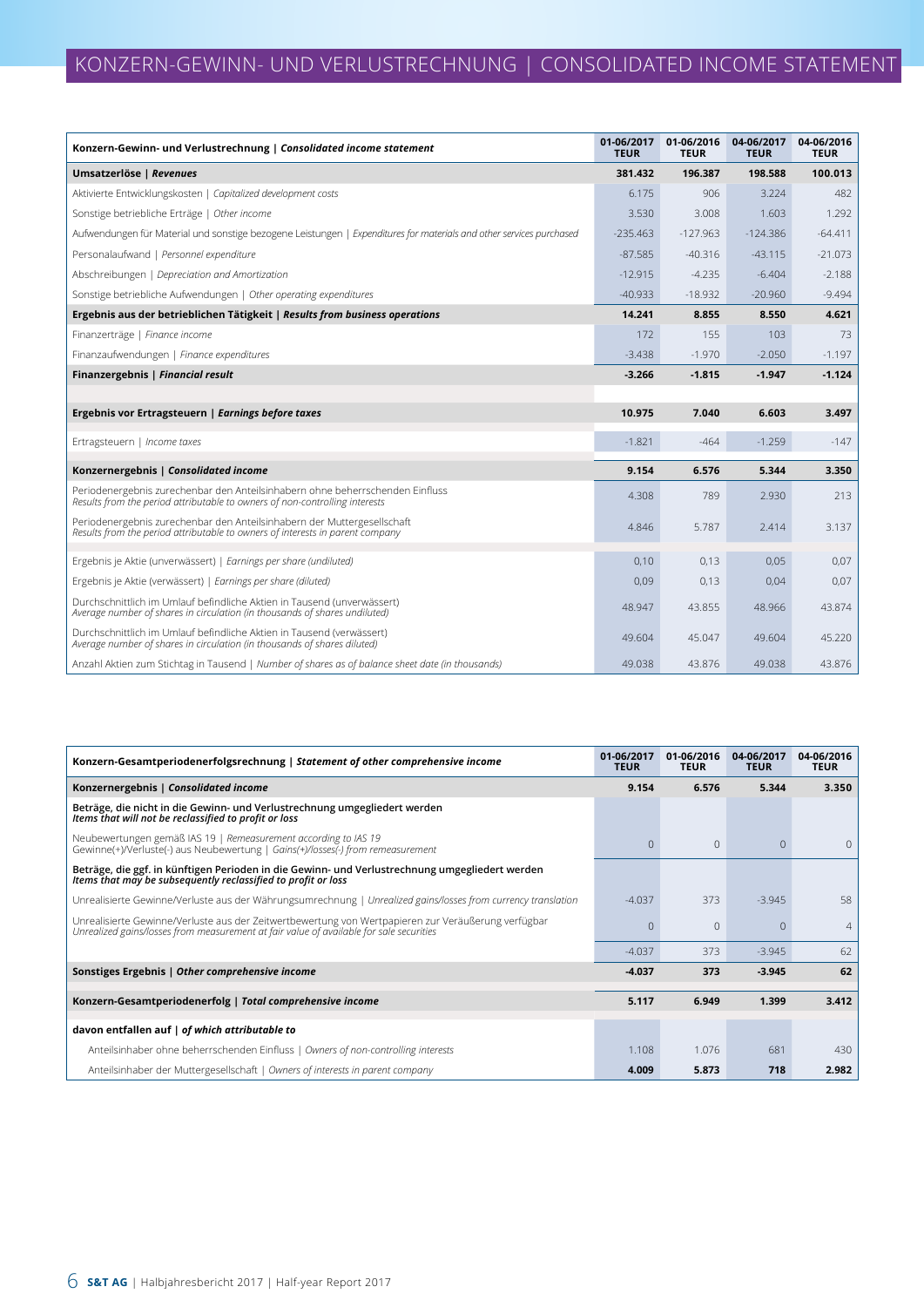| VERMÖGEN   Assets                                                      | 30.06.2017<br><b>TEUR</b> | 31.12.2016<br><b>TEUR</b> |
|------------------------------------------------------------------------|---------------------------|---------------------------|
| Langfristige Vermögenswerte   Non-current assets                       |                           |                           |
| Sachanlagen   Property, plant and equipment                            | 28.437                    | 27.507                    |
| Immaterielle Vermögenswerte   Intangible assets                        | 188.499                   | 183.221                   |
| Finanzielle Vermögenswerte   Financial assets                          | 8.205                     | 12.078                    |
| Latente Steuern   Deferred taxes                                       | 27.626                    | 25.385                    |
|                                                                        | 252.767                   | 248.191                   |
| Kurzfristige Vermögenswerte   Current assets                           |                           |                           |
| Vorräte   Inventories                                                  | 92.708                    | 84.917                    |
| Forderungen aus Lieferungen und Leistungen   Trade accounts receivable | 137.945                   | 168.583                   |
| Sonstige Forderungen und Vermögenswerte   Other receivables and assets | 55.918                    | 41.472                    |
| Liquide Mittel   Cash and cash equivalents                             | 101.160                   | 125.572                   |
|                                                                        | 387.731                   | 420.544                   |
| <b>SUMME VERMÖGEN   Total assets</b>                                   | 640.498                   | 668.735                   |

| EIGENKAPITAL UND SCHULDEN   Equity and liabilities                                                                                      | 30.06.2017<br><b>TEUR</b> | 31.12.2016<br><b>TEUR</b> |
|-----------------------------------------------------------------------------------------------------------------------------------------|---------------------------|---------------------------|
| Konzerneigenkapital   Equity                                                                                                            |                           |                           |
| Gezeichnetes Kapital   Subscribed capital                                                                                               | 49.038                    | 48.927                    |
| Kapitalrücklage   Capital reserves                                                                                                      | 49.912                    | 44.945                    |
| Angesammelte Ergebnisse   Accumulated results                                                                                           | 61.868                    | 61.915                    |
| Sonstige Eigenkapitalbestandteile   Other reserves                                                                                      | $-2.590$                  | $-1.753$                  |
| Auf die Anteilsinhaber der Muttergesellschaft entfallendes Eigenkapital<br>Equity attributable to owners of interests in parent company | 158.228                   | 154.034                   |
| Anteile ohne beherrschenden Einfluss   Non-controlling interests                                                                        | 81.424                    | 87.022                    |
|                                                                                                                                         | 239.652                   | 241.056                   |
| Langfristige Schulden   Non-current liabilities                                                                                         |                           |                           |
| Langfristige finanzielle Verbindlichkeiten   Non-current financial liabilities                                                          | 56.110                    | 74.151                    |
| Sonstige langfristige Verbindlichkeiten   Other non-current liabilities                                                                 | 33.862                    | 41.361                    |
| Latente Steuern   Deferred taxes                                                                                                        | 5.489                     | 5.376                     |
| Rückstellungen   Provisions                                                                                                             | 16.619                    | 11.605                    |
|                                                                                                                                         | 112.080                   | 132.493                   |
| Kurzfristige Schulden   Current liabilities                                                                                             |                           |                           |
| Kurzfristige finanzielle Verbindlichkeiten   Current financial liabilities                                                              | 41.816                    | 19.468                    |
| Verbindlichkeiten aus Lieferungen und Leistungen   Trade accounts payable                                                               | 111.272                   | 134.309                   |
| Rückstellungen   Provisions                                                                                                             | 34.073                    | 39.087                    |
| Sonstige kurzfristige Verbindlichkeiten   Other current liabilities                                                                     | 101.605                   | 102.322                   |
|                                                                                                                                         | 288.766                   | 295.186                   |
| SUMME EIGENKAPITAL UND SCHULDEN   Total equity and liabilities                                                                          | 640.498                   | 668.735                   |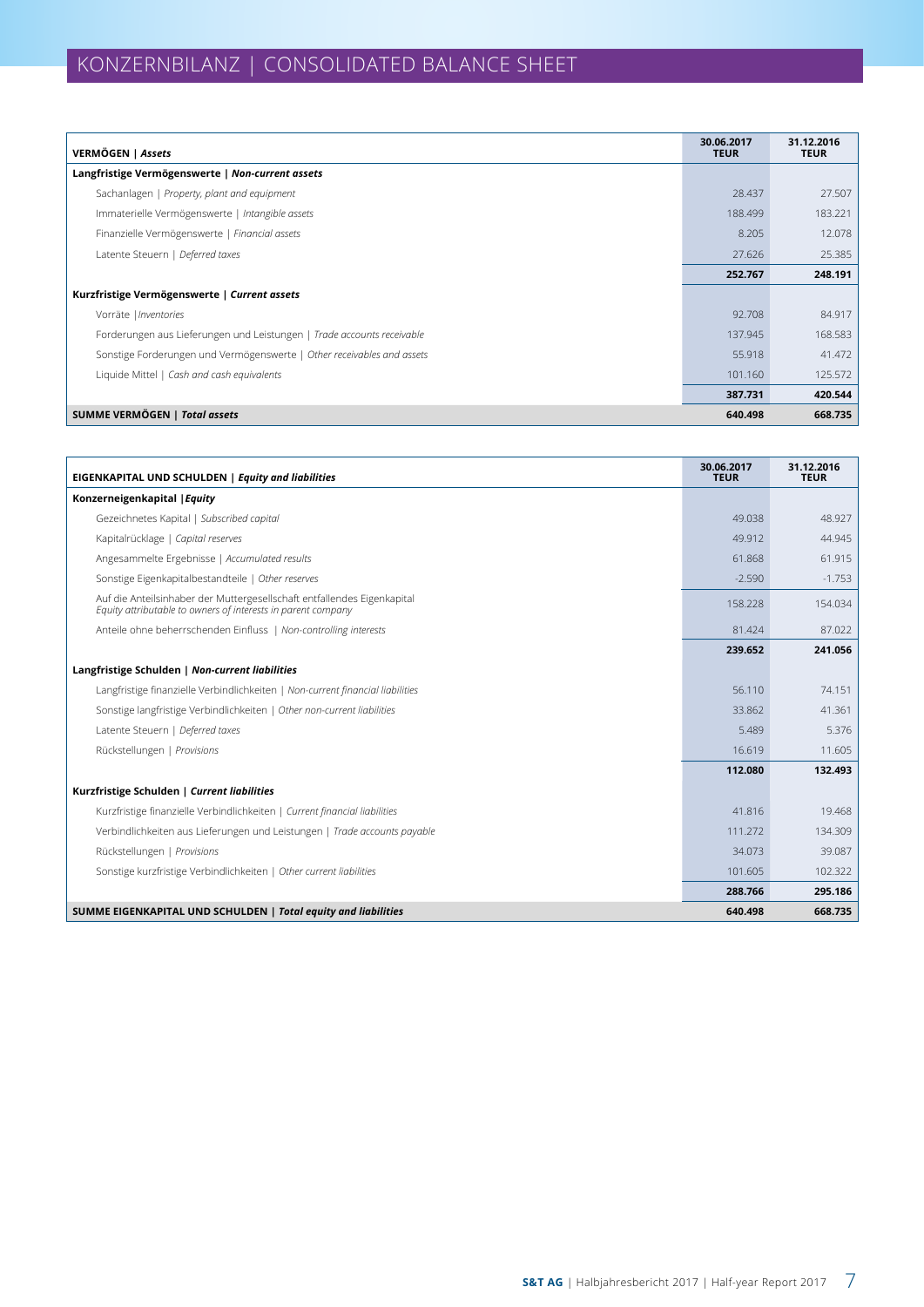|                                                                                                                                                                                                                                                               | 01-06/2017<br><b>TEUR</b> | 01-06/2016<br><b>TEUR</b> | 04-06/2017<br><b>TEUR</b> | 04-06/2016<br><b>TEUR</b> |
|---------------------------------------------------------------------------------------------------------------------------------------------------------------------------------------------------------------------------------------------------------------|---------------------------|---------------------------|---------------------------|---------------------------|
| Konzern-Cashflow aus betrieblicher Tätigkeit   Cash flows from operating activities                                                                                                                                                                           |                           |                           |                           |                           |
| Ergebnis vor Ertragssteuern   Earnings before taxes                                                                                                                                                                                                           | 10.975                    | 7.040                     | 6.603                     | 3.497                     |
| Abschreibungen   Depreciation and Amortization                                                                                                                                                                                                                | 12.915                    | 4.235                     | 6.404                     | 2.188                     |
| Zinsaufwendungen   Interest expenditures                                                                                                                                                                                                                      | 3.438                     | 1.970                     | 2.050                     | 1.197                     |
| Zinserträge und Erträge aus dem Abgang von Finanzanlagen<br>Interest and other income from the disposal of financial assets                                                                                                                                   | $-172$                    | $-155$                    | $-103$                    | $-74$                     |
| Zunahme/Abnahme der Rückstellungen   Increase/decrease of provisions                                                                                                                                                                                          | $-8.250$                  | 475                       | $-4.993$                  | 200                       |
| Gewinne/Verluste aus dem Abgang von langfristigen nicht-finanziellen Vermögenswerten<br>Gains/losses from the disposal of non-current non-financial assets                                                                                                    | $-15$                     | -133                      | $-272$                    | $-77$                     |
| Veränderung von Vorräten   Changes in inventories                                                                                                                                                                                                             | $-6.858$                  | 797                       | $-1.755$                  | 305                       |
| Veränderung von Forderungen aus Lieferungen und Leistungen   Changes in trade accounts receivable                                                                                                                                                             | 36.162                    | 1.923                     | 9.600                     | $-7.340$                  |
| Veränderung von sonstigen Forderungen und Vermögenswerten   Changes in other receivables and assets                                                                                                                                                           | $-7.320$                  | $-6.181$                  | 4.209                     | 102                       |
| Veränderung von Verbindlichkeiten aus Lieferungen und Leistungen   Changes in trade accounts payable                                                                                                                                                          | $-26.950$                 | $-7.310$                  | $-8.534$                  | 6.980                     |
| Veränderung von sonstigen Verbindlichkeiten   Changes in other liabilities                                                                                                                                                                                    | $-8.441$                  | $-4.801$                  | $-7.080$                  | $-2.901$                  |
| Sonstige nicht zahlungswirksame Erträge und Aufwendungen   Other non-cash income and expenditures                                                                                                                                                             | $-4.462$                  | $-1.458$                  | $-2.346$                  | $-596$                    |
| Aus laufender Geschäftstätigkeit erwirtschaftete Zahlungsmittel   Cash and cash equivalents from operations                                                                                                                                                   | 1.022                     | $-3.598$                  | 3.783                     | 3.481                     |
| Gezahlte Ertragssteuern   Income taxes paid                                                                                                                                                                                                                   | $-5.609$                  | $-2.405$                  | $-3.781$                  | $-707$                    |
| Netto-Geldfluss aus der operativen Tätigkeit   Net cash flows from operating activities                                                                                                                                                                       | $-4.587$                  | $-6.003$                  | $\overline{2}$            | 2.774                     |
| Konzern-Cashflow aus der Investitionstätigkeit   Cash flows from investing activities                                                                                                                                                                         |                           |                           |                           |                           |
| Erwerb von Ifr. nicht-finanziellen Vermögenswerten   Purchase of non-current assets                                                                                                                                                                           | $-10.603$                 | $-4.121$                  | $-4.929$                  | $-2.323$                  |
| Erlöse aus dem Verkauf von Ifr. nicht-finanziellen Vermögenswerten   Proceeds from sale of non-current non-<br>finacal assets                                                                                                                                 | 225                       | 927                       | 181                       | 131                       |
| Ein-/Auszahlung für Finanzinstrumente   Disposal/purchase of financial instruments                                                                                                                                                                            | 121                       | $-2.096$                  | $-681$                    | $-1.189$                  |
| Ein-/Auszahlungen für den Erwerb von Tochterunternehmen abzüglich übernommener Zahlungsmittel und<br>zuzüglich übernommener Kontokorrentverbindlichkeiten<br>Payments to acquire subsidiaries less cash assumed and plus current account liabilities assumed  | $-5.635$                  | $-8.570$                  | $-5.508$                  | $-6.629$                  |
| Einzahlungen für den Verkauf von Tochterunternehmen abzüglich abgegangener Zahlungsmittel und zuzügllich<br>abgegangener Kontokorrentverbindlichkeiten<br>Proceeds from sale of subsidiaries less cash disposed and plus current account liabilities disposed | 0                         | $-2.133$                  | $\mathbf 0$               | $\mathbf{0}$              |
| Zinseinnahmen   Interest income                                                                                                                                                                                                                               | 118                       | 100                       | 78                        | 43                        |
| Netto-Geldfluss aus Investitionstätigkeit   Net cash flows from investing activities                                                                                                                                                                          | $-15.774$                 | $-15.893$                 | $-10.859$                 | $-9.967$                  |
| Konzern-Cashflow aus der Finanzierungstätigkeit   Cash flows from financing activities                                                                                                                                                                        |                           |                           |                           |                           |
| Aufnahme Finanzverbindlichkeiten   Increase in financial liabilities                                                                                                                                                                                          | 31.372                    | 14.342                    | 28.654                    | 13.864                    |
| Rückzahlung Finanzverbindlichkeiten   Decrease in financial liabilities                                                                                                                                                                                       | $-31.066$                 | $-7.344$                  | $-24.657$                 | $-6.134$                  |
| Gezahlte Zinsen   Interests paid                                                                                                                                                                                                                              | $-3.710$                  | $-2.361$                  | $-2.781$                  | $-2.015$                  |
| Dividenden an Anteile ohne beherrschenden Einfluss   Dividends to owners of non-controlling interests                                                                                                                                                         | $-2.336$                  | $-3.489$                  | $-583$                    | $-213$                    |
| Dividenden an Anteilsinhaber der Muttergesellschaft   Dividends to owners of interests in parent company                                                                                                                                                      | 0                         | $-3.510$                  | $\mathbf 0$               | $-3.510$                  |
| Kapitalerhöhung (abzüglich Transaktionskosten)   Capital increase (less transaction costs)                                                                                                                                                                    | 532                       | 127                       | 532                       | 127                       |
| Netto-Geldfluss aus der Finanzierungstätigkeit   Net cash flows from financing activities                                                                                                                                                                     | $-5.208$                  | -2.235                    | 1.165                     | 2.119                     |
| Wechselkursveränderungen   Changes in exchange rates                                                                                                                                                                                                          | 479                       | $-522$                    | $-495$                    | $-505$                    |
| Veränderung des Finanzmittelbestandes   Changes in financial funds                                                                                                                                                                                            | $-25.090$                 | $-24.653$                 | $-10.187$                 | $-5.579$                  |
| Finanzmittelbestand zu Beginn des Geschäftsjahres   Financial funds as of the beginning of the financial year                                                                                                                                                 | 103.801                   | 44.267                    | 88.898                    | 25.193                    |
| Finanzmittelbestand am Ende des Geschäftsjahres<br>Financial funds as of the end of the financial year                                                                                                                                                        | 78.711                    | 19.614                    | 78.711                    | 19.614                    |
| Kontokorrentverbindlichkeiten   Overdrafts                                                                                                                                                                                                                    | 17.487                    | 14.153                    | 17.487                    | 14.153                    |
| Guthaben bei Kreditinstituten mit Verfügungsbeschränkung   Restricted-disposition credit balances at banks                                                                                                                                                    | 4.962                     | 250                       | 4.962                     | 250                       |
| Liquide Mittel gesamt   Total cash and cash equivalents                                                                                                                                                                                                       | 101.160                   | 34.017                    | 101.160                   | 34.017                    |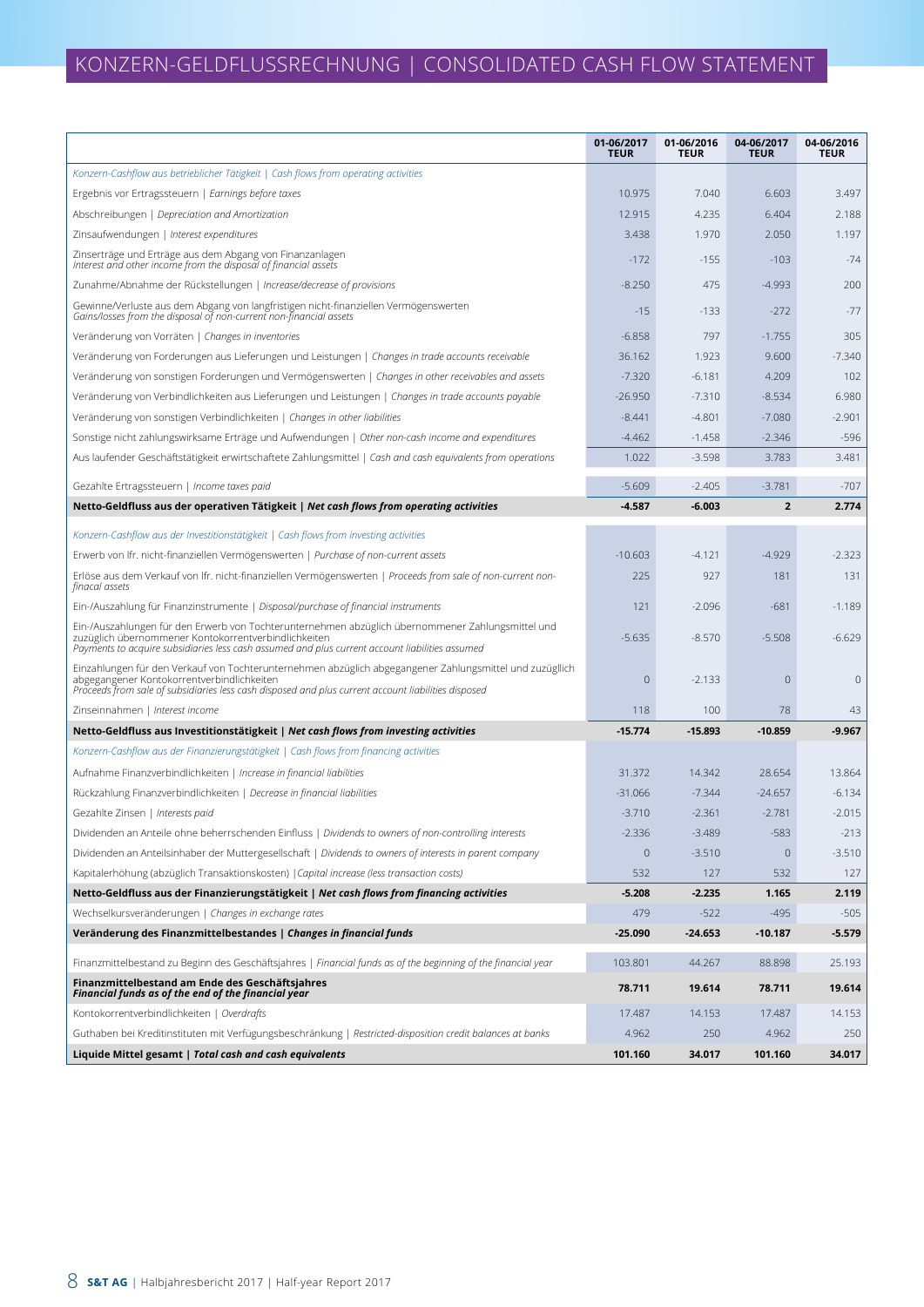|                                                                                                  |                         |                  | Auf die Anteilsinhaber der Muttergesellschaft entfallendes Eigenkapital<br>Equity attributable to owners of interests in parent company |                                           |             | Anteile ohne<br>beherrschenden<br><b>Einfluss</b> | Eigenkapital |
|--------------------------------------------------------------------------------------------------|-------------------------|------------------|-----------------------------------------------------------------------------------------------------------------------------------------|-------------------------------------------|-------------|---------------------------------------------------|--------------|
|                                                                                                  | Gezeichnetes<br>Kapital | Kapitalrücklagen | Angesammelte<br>Ergebnisse                                                                                                              | Sonstige<br>Eigenkapital-<br>bestandteile | Gesamt      |                                                   |              |
|                                                                                                  | Subscribed capital      | Capital reserves | Accumulated results                                                                                                                     | Other reserves                            | Total       | Non-controlling<br>interests                      | Equity       |
|                                                                                                  | <b>TEUR</b>             | <b>TEUR</b>      | <b>TEUR</b>                                                                                                                             | <b>TEUR</b>                               | <b>TEUR</b> | <b>TEUR</b>                                       | <b>TEUR</b>  |
| Stand 1. Jänner 2016   as of January 1, 2016                                                     | 43.836                  | 8.117            | 50.961                                                                                                                                  | $-3.108$                                  | 99.806      | 2.431                                             | 102.237      |
| Konzern-Gesamtperiodenerfolg<br><b>Total comprehensive income</b>                                |                         |                  |                                                                                                                                         |                                           |             |                                                   |              |
| Konzernergebnis   Consolidated income                                                            | $\overline{0}$          | $\overline{0}$   | 5.787                                                                                                                                   | $\overline{0}$                            | 5.787       | 789                                               | 6.576        |
| Sonstiges Ergebnis   Other comprehensive income                                                  | $\overline{0}$          | $\Omega$         | $\mathbf{0}$                                                                                                                            | 86                                        | 86          | 287                                               | 373          |
|                                                                                                  | $\Omega$                | $\mathbf{0}$     | 5.787                                                                                                                                   | 86                                        | 5.873       | 1.076                                             | 6.949        |
| Ubrige Veränderungen   Other changes                                                             |                         |                  |                                                                                                                                         |                                           |             |                                                   |              |
| Erwerb von Tochterunternehmen<br>Acquisition of subsidiaries                                     | $\overline{0}$          | $\overline{0}$   | $\mathbf{0}$                                                                                                                            | $\theta$                                  | $\mathbf 0$ | 353                                               | 353          |
| Aktienoptionen   Stock options plan                                                              | 40                      | 421              | $\theta$                                                                                                                                | $\theta$                                  | 461         | $\overline{0}$                                    | 461          |
|                                                                                                  | 40                      | 421              | $\mathbf{0}$                                                                                                                            | $\mathbf{0}$                              | 461         | 353                                               | 814          |
| Transaktionen mit Anteilseignern<br><b>Transactions with owners of interests</b>                 |                         |                  |                                                                                                                                         |                                           |             |                                                   |              |
| Veränderung von Anteilen ohne<br>beherrschenden Einfluss<br>Changes in non-controlling interests | $\overline{0}$          | $-4.825$         | $-396$                                                                                                                                  | $\overline{0}$                            | $-5.221$    | 1.188                                             | $-4.033$     |
| Dividenden   Dividends                                                                           | $\overline{0}$          | $\overline{0}$   | $-3.510$                                                                                                                                | $\overline{0}$                            | $-3.510$    | $-214$                                            | $-3.724$     |
| Transaktionskosten   Transaction costs                                                           | $\overline{0}$          | $-1$             | $\overline{0}$                                                                                                                          | $\overline{0}$                            | $-1$        | $\overline{0}$                                    | $-1$         |
|                                                                                                  | $\mathbf{0}$            | $-4.826$         | $-3.906$                                                                                                                                | $\mathbf 0$                               | $-8.732$    | 974                                               | $-7.758$     |
| Stand 30. Juni 2016   as of June 30, 2016                                                        | 43.876                  | 3.712            | 52.842                                                                                                                                  | $-3.022$                                  | 97.408      | 4.834                                             | 102.242      |
|                                                                                                  |                         |                  |                                                                                                                                         |                                           |             |                                                   |              |
| Stand 1. Jänner 2017   as of January 1, 2017                                                     | 48.927                  | 44.945           | 61.915                                                                                                                                  | $-1.753$                                  | 154.034     | 87.022                                            | 241.056      |
| Konzern-Gesamtperiodenerfolg<br><b>Total comprehensive income</b>                                |                         |                  |                                                                                                                                         |                                           |             |                                                   |              |
| Konzernergebnis   Consolidated income                                                            | $\overline{0}$          | $\Omega$         | 4.846                                                                                                                                   | $\overline{0}$                            | 4.846       | 4.308                                             | 9.154        |
| Sonstiges Ergebnis   Other comprehensive income                                                  | $\overline{0}$          | $\mathbf{0}$     | $\overline{0}$                                                                                                                          | $-837$                                    | $-837$      | $-3.200$                                          | $-4.037$     |
|                                                                                                  | $\mathbf{0}$            | $\mathbf{0}$     | 4.846                                                                                                                                   | $-837$                                    | 4.009       | 1.108                                             | 5.117        |
| Übrige Veränderungen   Other changes                                                             |                         |                  |                                                                                                                                         |                                           |             |                                                   |              |
| Aktienoptionen   Stock options plan                                                              | 111                     | 598              | $\mathbf{0}$                                                                                                                            | $\theta$                                  | 709         | $\overline{0}$                                    | 709          |
|                                                                                                  | 111                     | 598              | $\mathbf{0}$                                                                                                                            | $\mathbf{0}$                              | 709         | $\mathbf{0}$                                      | 709          |
| Transaktionen mit Anteilseignern<br><b>Transactions with owners of interests</b>                 |                         |                  |                                                                                                                                         |                                           |             |                                                   |              |
| Veränderung von Anteilen ohne<br>beherrschenden Einfluss<br>Changes in non-controlling interests | $\mathbf 0$             | 4.369            | $\circ$                                                                                                                                 | $\theta$                                  | 4.369       | $-4.618$                                          | $-249$       |
| Dividenden   Dividends                                                                           | $\overline{0}$          | $\mathbf{0}$     | $-4.893$                                                                                                                                | $\overline{0}$                            | $-4.893$    | $-2.088$                                          | $-6.981$     |
|                                                                                                  | $\mathbf{0}$            | 4.369            | $-4.893$                                                                                                                                | $\mathbf{0}$                              | $-524$      | $-6.706$                                          | $-7.230$     |
| Stand 30. Juni 2017   as of June 30, 2017                                                        | 49.038                  | 49.912           | 61.868                                                                                                                                  | $-2.590$                                  | 158.228     | 81.424                                            | 239.652      |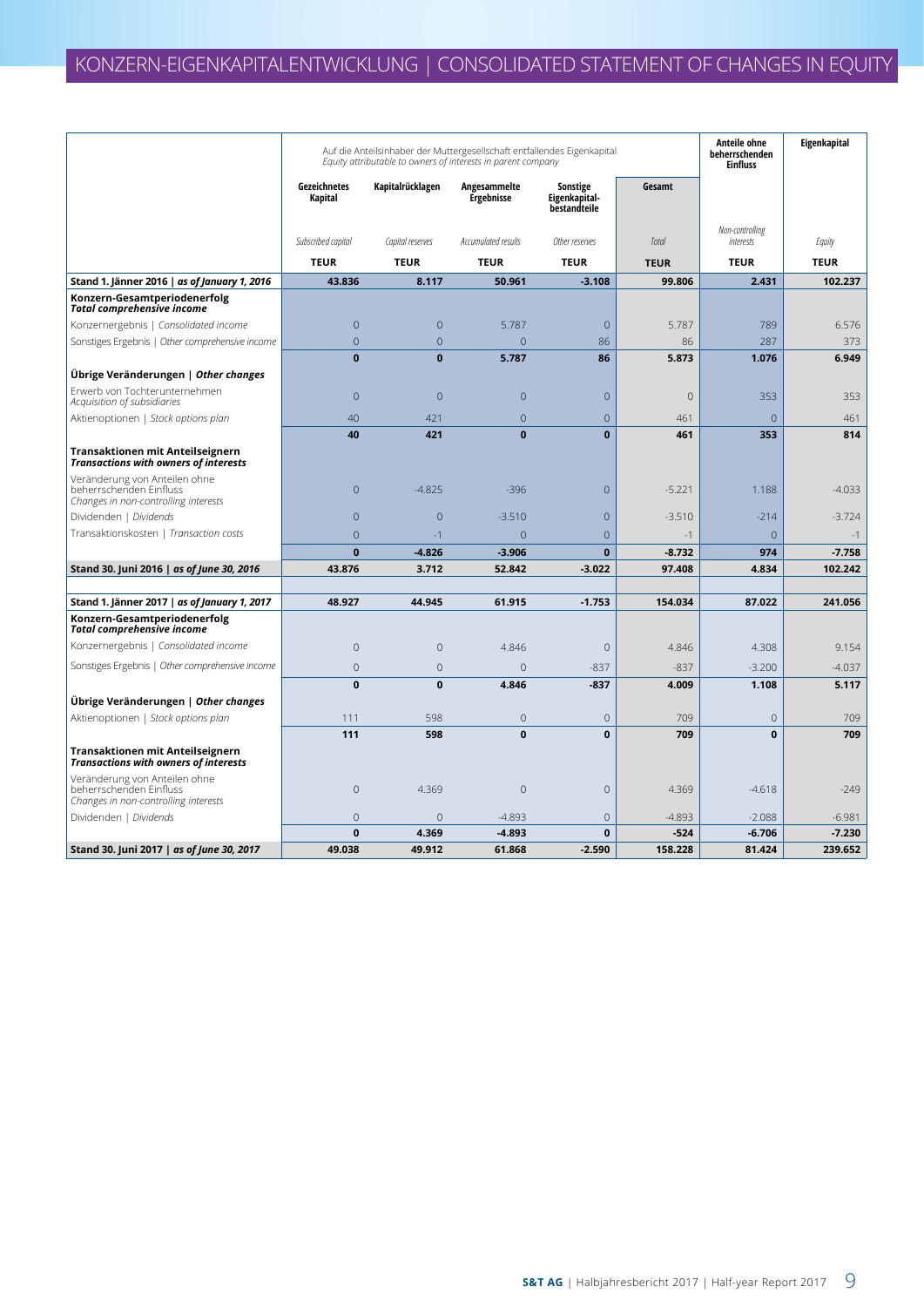#### **Grundsätze der Rechnungslegung**

Der Konzernzwischenabschluss zum 30. Juni 2017 der S&T AG wurde in Übereinstimmung mit den Rechnungslegungsstandards des International Accounting Standards Board (IASB), den International Financial Reporting Standards (IFRS) sowie den Interpretationen des IFRS Interpretation Committee (IFRS IC), wie sie in der Europäischen Union anzuwenden sind, erstellt. Die Bilanzierungs- und Bewertungsgrundsätze vom Konzernabschluss zum 31. Dezember 2016 wurden unverändert angewandt. Der Konzernzwischenabschluss zum 30. Juni 2017 wurde weder geprüft noch einer prüferischen Durchsicht unterzogen.

Soweit nicht anders vermerkt, werden alle Beträge in Tausend Euro (TEUR) angegeben.

#### **Konsolidierungskreis**

Der Konzernabschluss umfasst die S&T AG und alle Tochtergesellschaften, an denen die S&T AG unmittelbar oder mittelbar die Kontrolle ausübt. In den ersten sechs Monaten des Geschäftsjahres 2017 hat sich die Anzahl der vollkonsolidierten Unternehmen wie folgt entwickelt:

#### Veränderung des Konsolidierungskreises 2017

#### **Principles of accounting**

The consolidated financial statements of S&T AG as of June 30, 2017 have been compiled according to the financial reporting standards of the International Accounting Standards Board (IASB) and of the International Financial Reporting Standards (IFRS) and to the interpretations of the IFRS Interpretation Committee (IFRS IC), as they are to be applied in the European Union. The principles of financial reporting and measurement employed in the financial statements for the year ending on December 31, 2016 were applied without any changes. The consolidated statements as of June 30, 2017 have been subject to neither an audit nor an auditing.

Unless otherwise noted, all amounts are denominated in thousands of euros (TEUR).

#### **Group of consolidated companies**

Comprised in the consolidated financial statements are S&T AG and all subsidiaries upon which S&T AG directly or indirectly exerts control. The number of companies fully consolidated in the group developed as follows during the first six months of financial year 2017:

#### Changes in 2017 in companies consolidated into the Group

| Konzerngesellschaften (Anzahl)   Group companies (number)                                                                   | 2017 |
|-----------------------------------------------------------------------------------------------------------------------------|------|
| Anzahl der voll konsolidierten Gesellschaften 1. Jänner   Number of fully-consolidated companies as of January 1st          |      |
| Verschmelzungen von Konzerngesellschaften   Merger of group companies                                                       |      |
| Unternehmenserwerbe   Companies acquired                                                                                    |      |
| Anzahl der voll konsolidierten Gesellschaften 30. Juni   Number of fully-consolidated companies as of June 30 <sup>th</sup> |      |

Mit Eintragung der Verschmelzung im Handelsregister vom 15. Juni 2017 wurde die Hagenberg Software GmbH, Hagenberg, Österreich, als übertragende Gesellschaft auf die S&T Technologies GmbH (vorm. S&T Services GmbH), Linz, Österreich, verschmolzen.

Erwerb von 100% der Anteile an der RAIST GmbH, Wien, Österreich

Am 27. Februar 2017 hat die S&T AG einen Kauf- und Abtretungsvertrag über den Erwerb von 100% der Geschäftsanteile an der RAIST GmbH, Wien, Österreich, unterfertigt. Die RAIST GmbH ist eine neu gegründete Gesellschaft, in welche die transaktionsgegenständlichen Teilbetriebe des Raiffeisen-IT Drittmarktgeschäfts im Wege einer Spaltung bzw. von Assetkaufverträgen eingebracht wurden. Der Anteilskaufvertrag stand unter der aufschiebenden Bedingung der Eintragung der Abspaltung eines Teilbetriebes der Raiffeisen Informatik Consulting GmbH in die RAIST GmbH, welche im April 2017 erfolgte. Die Gesellschaft wird ab dem 1. April 2017 in den Konzernabschluss der S&T AG einbezogen, da gemäß Kauf- und Abtretungsvertrag ab diesem Zeitpunkt sämtliche Rechte und Pflichten auf den Käufer übergegangen sind. Der ausschließlich fixe Barkaufpreis für den Anteilserwerb beträgt TEUR 2.750. In weiterer Folge wurde die RAIST GmbH in S&T Services GmbH umbenannt.

Mit der RAIST GmbH hat S&T das Kundensegment "IT-Markt" der Raiffeisen Informatik Gruppe erworben. In diesem Kundensegment sind alle nicht zum Raiffeisen-Konzern zählenden Kunden gebündelt und es umfasst u.a. Leistungen im Bereich Rechenzentrumsbetrieb, SAP-Consulting bzw. SAP-Betrieb sowie Softwareentwicklung unter anderem im Bereich Collaboration Management Software.

Die erworbenen Vermögenswerte und Schulden wurden im Rahmen der Erstkonsolidierung im Konzernabschluss mit folgenden The entry of the merger on June 15, 2017 caused Hagenberg Software GmbH, Hagenberg, Austria (the company being merged) to be merged into S&T Technologies GmbH (previously S&T Services GmbH), Linz, Austria.

#### Acquisition of 100% of the shares of RAIST GmbH, Vienna, Austria

On February 27, 2017, S&T AG signed a contract of purchase and transfer for 100% of the shares of RAIST GmbH, Vienna, Austria. RAIST GmbH was recently founded to handle the transaction-related operations of the Raiffeisen IT's third market business. This founding took the form of a spinoff and of conclusion of contracts for the sale of assets. The contract for the purchase of this stake was dependent upon the entering into the corporate register of the spinoff of a part of the operations of Raiffeisen Informatik Consulting GmbH into-RAIST GmbH. This entry into the corporate register took place in April 2017. The company has been included in the consolidated financial statements of S&T AG since April 1, 2017. Since then all rights and obligations were transferred to the purchaser due to the contract of purchase and transfer's stipulation. The stake was exclusively paid for in cash, with this amount's coming to TEUR 2,750. RAIST GmbH was subsequently renamed S&T Services GmbH.

The purchase of RAIST GmbH caused S&T to acquire the IT market customers segment of Raiffeisen Informatik Group. Comprised in this segment are those customers that do not form part of the Raiffeisen group. Included in its portfolio is the rendering of such services as computer center operation, SAP consulting and operation, and the development of software for the area of collaboration management software.

The assets and liabilities were reported at the following preliminary fair values upon the company's initial consolidation in the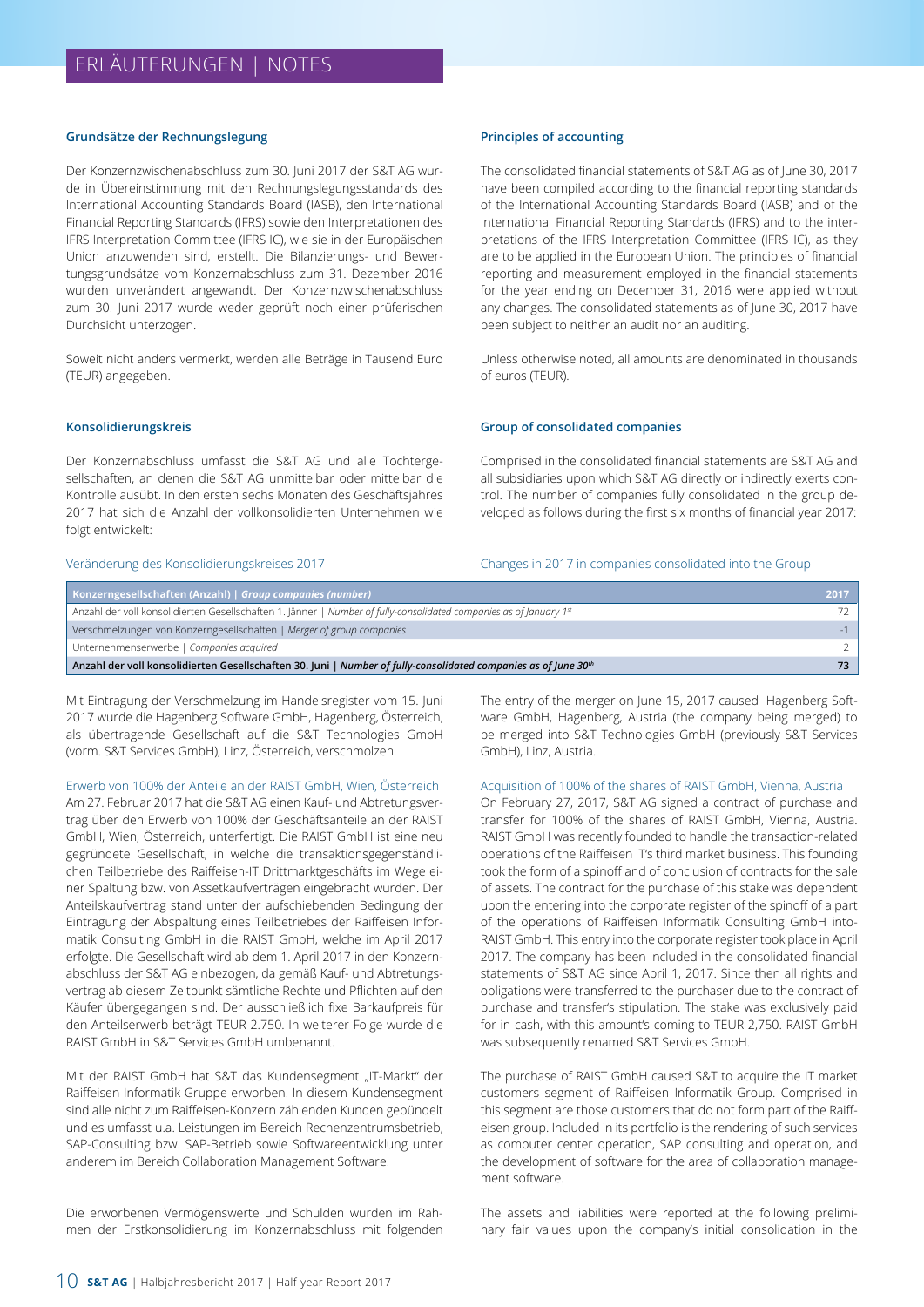#### vorläufigen beizulegenden Zeitwerten erfasst:

consolidated financial accounts:

| Erworbenes Nettovermögen   Net assets acquired                                                                             | in TEUR  |
|----------------------------------------------------------------------------------------------------------------------------|----------|
| Liquide Mittel   Cash and cash equivalents                                                                                 | 33       |
| Langfristige Vermögenswerte   Non-current assets                                                                           | 5.035    |
| Vorräte   Inventories                                                                                                      | 928      |
| Forderungen aus Lieferungen und Leistungen (Nominalwert TEUR 5.432)   Trade accounts receivable (nominal value TEUR 5.432) | 5.432    |
| Sonstige Forderungen und Vermögenswerte   Other receivables and assets                                                     | 3.091    |
| Langfristige Schulden   Non-current liabilities                                                                            | $-4.823$ |
| Passive latente Steuern   Deferred tax liabilities                                                                         | $-175$   |
| Verbindlichkeiten aus Lieferungen und Leistungen   Trade accounts payable                                                  | $-3.902$ |
| Sonstige kurzfristige Verbindlichkeiten   Other current liabilities                                                        | $-7.252$ |
| Nettovermögen zum beizulegenden Zeitwert   Net assets at fair value                                                        | $-1.633$ |
| Geschäfts- oder Firmenwert   Goodwill                                                                                      | in TEUR  |
| Übertragene Gegenleistung   Consideration transferred                                                                      | 2.750    |
| Nettovermögen zum beizulegenden Zeitwert   Net assets at fair value                                                        | 1.633    |
| Geschäfts- oder Firmenwert   Goodwill                                                                                      | 4.383    |

Der sich aus der vorläufigen Kaufpreisallokation ergebende Geschäfts- oder Firmenwert wurde dem Segment "IT Services" zugeordnet.

Die Analyse des Zahlungsmittelflusses aufgrund des Unternehmenserwerbs stellt sich wie folgt dar:

The goodwill ensuing from the preliminary purchase price allocation was assigned to the "IT Services" segment.

An analysis of the flows of funds caused by the acquisition of the company looks like the following:

| Nettozahlungsmittelfluss   Net flow of cash                                                         | in TEUR  |
|-----------------------------------------------------------------------------------------------------|----------|
| Kaufpreis in bar beglichen   Purchase price paid in cash                                            | -2.750   |
| Mit dem Tochterunternehmen übernommene Zahlungsmittel   Cash assumed through takeover of subsidiary | 33       |
| <b>Cashflow aus Investitionstätigkeit</b> $ $ Cash flow from investing activities                   | $-2.717$ |

Die S&T Services GmbH hat seit dem Zeitpunkt der Vollkonsolidierung TEUR 6.268 zum Konzernumsatz und TEUR 16 zum Konzernergebnis beigetragen. Wäre die Erstkonsolidierung der Gesellschaft zum 1. Jänner 2017 erfolgt, hätten sich die Umsatzerlöse des Konzerns um TEUR 6.097 und das Konzernergebnis um TEUR -1.159 verändert.

#### Erwerb von 100% der Anteile an der Linforge Technologies GmbH, Wien, Österreich

Am 7. April 2017 hat die S&T AG einen Abtretungsvertrag über den Erwerb der Linforge Technologies GmbH, Wien, Österreich, abgeschlossen. Der Vertrag definiert, dass die S&T AG sofort 61,38% der Anteile übernimmt; betreffend der restlichen 38,62% wurden zwischen den Verkäufern und der S&T AG gegenseitige Verkaufs- und Kaufsoptionen vereinbart. Der Übergang der Beherrschung erfolgte mit Unterzeichnung des Abtretungsvertrages, womit die Linforge Technologies GmbH ab April 2017 in den Konzernabschluss der S&T AG einbezogen wird.

Die Linforge Technologies GmbH ist eines der führenden Systemhäuser Österreichs im Open Source Bereich und bietet Lösungen in den Bereichen Cloud, Virtualisierung, Hochverfügbarkeit sowie Configuration Management. Mit dem Erwerb der Linforge kann die S&T nunmehr Kunden umfassende Enterprise-Lösungen auf Linux-Basis aus einer Hand anbieten.

Der vereinbarte Kaufpreis für den Erwerb der ersten 61,38% der Anteile setzt sich aus einer fixen Kaufpreiskomponente in Höhe von TEUR 173 sowie einer variablen Kaufpreiskomponente zusammen. Die Höhe der variablen Kaufpreiskomponente orientiert sich an der Ertragsentwicklung der Gesellschaft in den Jahren 2016 – 2018 und wurde auf Basis der Planung zum Erwerbszeitpunkt mit ihrem beizuSince its consolidation into S&T's financial accounts, S&T Services GmbH has contributed TEUR 6,268 to consolidated sales and TEUR 16 to consolidated income. Had the initial consolidation of the company taken place on January 1, 2017, this would have boosted consolidated sales by TEUR 6,097, and would have lessened consolidated income by TEUR -1.159.

#### Acquisition of 100% of the shares of Linforge Technologies GmbH, Vienna, Austria

On April 7, 2017, S&T AG concluded a contract of transfer setting up the acquisition of Linforge Technologies GmbH, Vienna, Austria. The contract stipulates S&T AG's immediate taking over of 61.38% of the latter's shares. Reciprocal sales and purchase options were agreed upon by the sellers and S&T AG for the remaining 38.62%. The transfer of control took place upon the signing of the contract of transfer. Upon this, Linforge Technologies GmbH was consolidated as of April 2017 in the consolidated financial accounts of S&T AG.

Linforge Technologies GmbH is one of Austria's leading providers of IT systems. It offers solutions in the areas of clouds, virtualization, high-availability and configuration management. The acquisition of Linforge enables S&T to offer its customers proprietary Linux-based comprehensive enterprise solutions.

The price agreed upon for the initial 61.38% of Linforge's shares is comprised of a fixed-price component amounting to TEUR 173 as well as of one with a variable price. The latter is determined by the development of earnings at Linforge during the years 2016 – 2018. This component was recognized at the fair value prevailing at the time of acquisition and on the basis of plans formulated.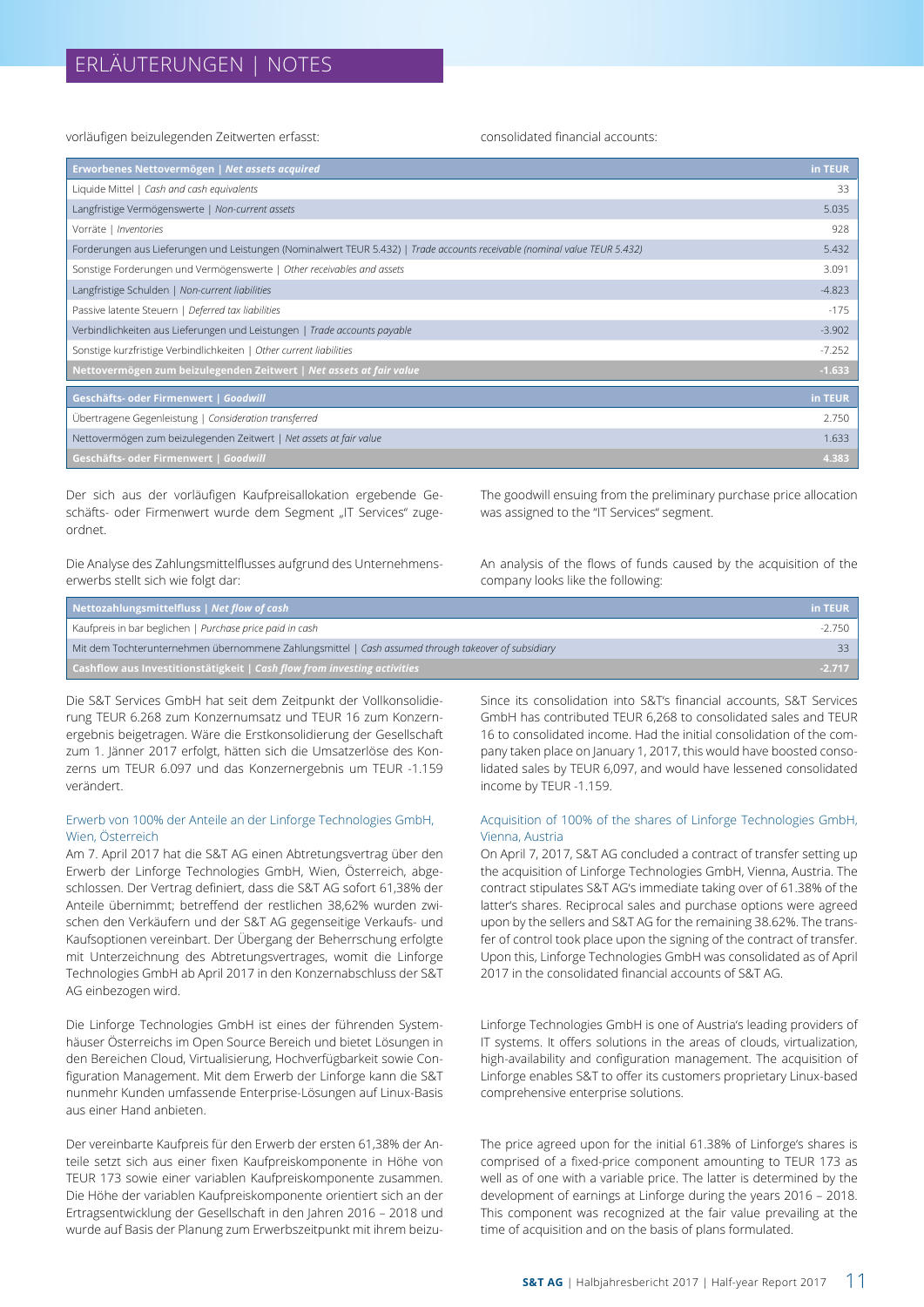legenden Zeitwert angesetzt.

Für den Erwerb der weiteren 38,62% wurden gegenseitige Verkaufsund Kaufsoptionen vereinbart. Die Höhe des Ausübungspreises orientiert sich an den durchschnittlichen Ergebnissen nach Steuern der beiden, dem Ausübungszeitpunkt vorangegangenen, Geschäftsjahre.

Die erworbenen Vermögenswerte und Schulden wurden im Rahmen der Erstkonsolidierung im Konzernabschluss mit folgenden vorläufigen beizulegenden Zeitwerten erfasst:

Reciprocal sales and purchase options were agreed upon by the sellers and S&T AG for the remaining 38.62%. The level of the price of exercising is to be set by the average results after taxes achieved during the two financial years preceding the point of exercising.

The assets and liabilities were reported at the following preliminary fair values upon the company's initial consolidation in the consolidated financial statements:

| Erworbenes Nettovermögen   Net assets acquired                                                                       | in TEUR      |
|----------------------------------------------------------------------------------------------------------------------|--------------|
| Liquide Mittel   Cash and cash equivalents                                                                           | $\mathbf{0}$ |
| Langfristige Vermögenswerte   Non-current assets                                                                     | 260          |
| Vorräte   Inventories                                                                                                | 6            |
| Forderungen aus Lieferungen und Leistungen (Nominalwert TEUR 92)   Trade accounts receivable (nominal value TEUR 92) | 92           |
| Sonstige Forderungen und Vermögenswerte   Other receivables and assets                                               | 38           |
| Passive latente Steuern   Deferred tax liabilities                                                                   | $-57$        |
| Verbindlichkeiten aus Lieferungen und Leistungen   Trade accounts payable                                            | $-11$        |
| Sonstige kurzfristige Verbindlichkeiten   Other current liabilities                                                  | $-105$       |
| Kurzfristige finanzielle Verbindlichkeiten   Current financial liabilities                                           | $-2$         |
| Nettovermögen zum beizulegenden Zeitwert   Net assets at fair value                                                  | 221          |
| Geschäfts- oder Firmenwert   Goodwill                                                                                | in TEUR      |
| Übertragene Gegenleistung   Consideration transferred                                                                | 1.181        |
| Nettovermögen zum beizulegenden Zeitwert   Net assets at fair value                                                  | $-221$       |
| Geschäfts- oder Firmenwert   Goodwill                                                                                | 960          |

Der sich aus der vorläufigen Kaufpreisallokation ergebende Geschäfts- oder Firmenwert wurde dem Segment "IT Services" zugeordnet.

The goodwill ensuing from the preliminary purchase price allocation was assigned to the "IT Services" segment.

Die Analyse des Zahlungsmittelflusses aufgrund des Unternehmenserwerbs stellt sich wie folgt dar:

An analysis of the flows of funds caused by the acquisition of the company looks like the following:

| Nettozahlungsmittelfluss   Net flow of cash                                                         | in TEUR |
|-----------------------------------------------------------------------------------------------------|---------|
| Kaufpreis in bar beglichen   Purchase price paid in cash                                            | $-173$  |
| Mit dem Tochterunternehmen übernommene Zahlungsmittel   Cash assumed through takeover of subsidiary |         |
| Cashflow aus Investitionstätigkeit   Cash flow from investing activities                            | $-175$  |
| Transaktionskosten des Unternehmenserwerbs   Cash assumed through takeover of subsidiary            | $-8$    |
| Cashflow aus Cashflow aus operativer Tätigkeit   Cash flow from operations                          |         |

Die Linforge Technologies GmbH hat seit dem Zeitpunkt der Vollkonsolidierung TEUR 243 zum Konzernumsatz und TEUR -22 zum Konzernergebnis beigetragen. Wäre die Erstkonsolidierung der Gesellschaft zum 1. Jänner 2017 erfolgt, hätten sich die Umsatzerlöse des Konzerns um TEUR 268 und das Konzernergebnis um TEUR -33 verändert.

Since its consolidation into S&T's financial accounts, Linforge Technologies GmbH has contributed TEUR 243 to consolidated sales and TEUR -22 to consolidated income. Had the initial consolidation of the company taken place on January 1, 2017, this would have boosted consolidated sales by TEUR 268, and would have lessened consolidated income by TEUR - 33.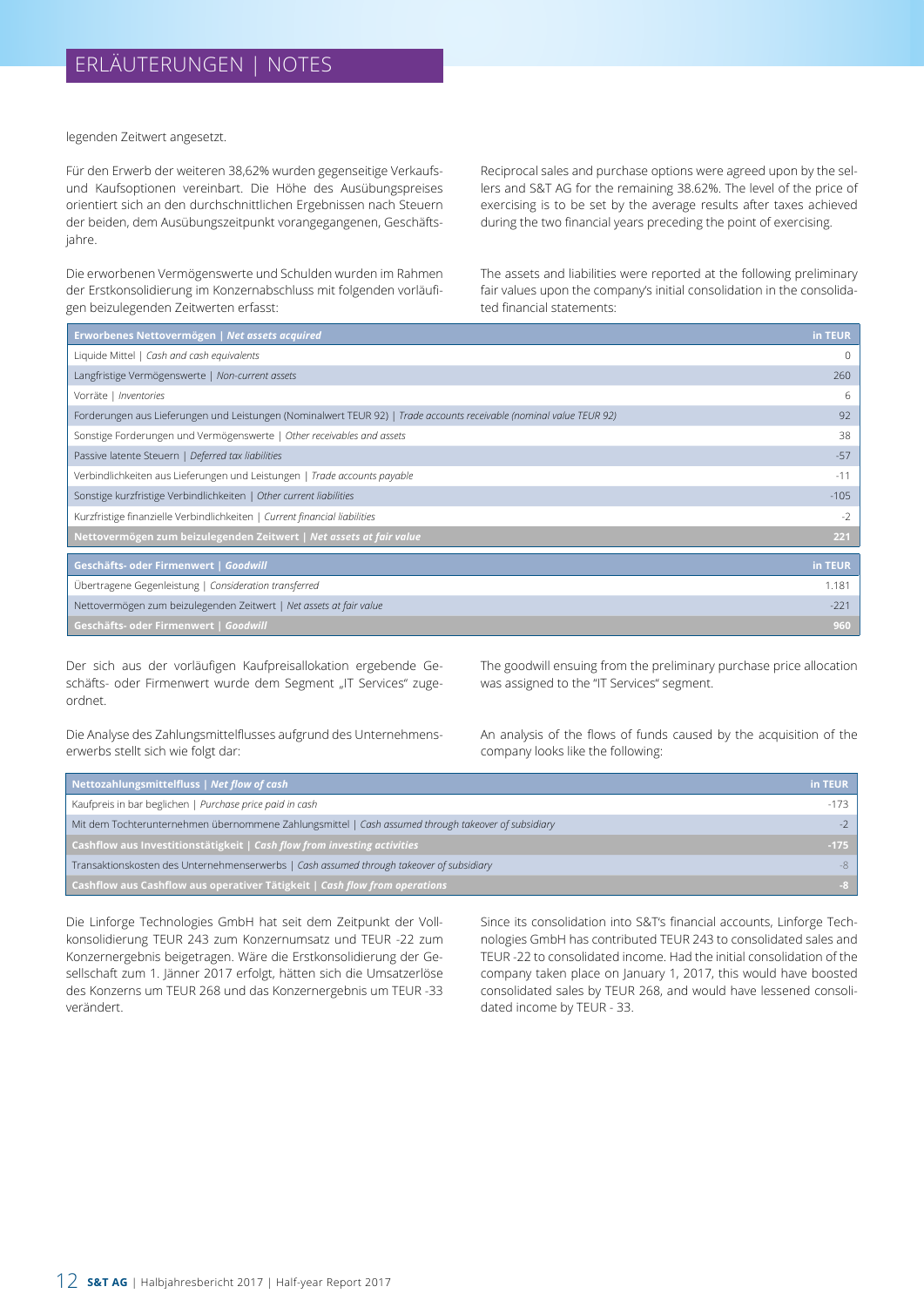#### **Eigenkapital**

Zum 30. Juni 2017 betrug das Grundkapital der S&T AG TEUR 49.038 (31. Dezember 2016: TEUR 48.927) und ist in 49.037.657 (31. Dezember 2016: 48.926.657) auf Inhaber lautenden Stückaktien ohne Nennbetrag zerlegt. Die Entwicklung stellt sich wie folgt dar:

#### **Equity**

As of June 30, 2017, the share capital of S&T AG amounted to TEUR 49,038 (December 31, 2016: TEUR 48,927) and is divided into 49,037,657 (December 31, 2016: 48,926,657) non-par value bearer shares. The share capital has developed as follows:

|                                                                                        | 2017   | 2016   |
|----------------------------------------------------------------------------------------|--------|--------|
| Gezeichnetes Kapital zum 1. Jänner   Subscribed capital as of January 1                | 48.927 | 43.836 |
| + Kapitalerhöhung aus bedingtem Kapital   + Increase in capital by conditional capital |        | 40     |
| Gezeichnetes Kapital zum 30. Juni   Subscribed capital as of June 30th                 | 49.038 | 43.876 |

#### **Gezahlte Dividenden**

Die für das Geschäftsjahr 2016 vorgeschlagene Dividende in Höhe von EUR 0,10 je Aktie wurde in der 18. ordentlichen Hauptversammlung vom 27. Juni 2017 beschlossen. Die Zahlung der Dividende erfolgte am 4. Juli 2017.

#### **Aktienoptionen**

Die Gesellschaft hat drei Aktienoptionsprogramme für Mitglieder des Vorstands der S&T AG sowie Mitarbeiter der S&T AG und ihrer Konzerngesellschaften beschlossen.

Eine detaillierte Beschreibung der Aktienoptionsprogramme ist dem Geschäftsbericht 2016 zu entnehmen.

In den ersten sechs Monaten des Geschäftsjahres 2017 wurden 18.000 Optionen betreffend des Aktienoptionsprogramms 2015, sowie 93.000 Optionen betreffend des Aktienoptionsprogramms 2015 – Tranche 2016 ausgeübt.

Der in den Personalkosten erfasste Aufwand für Aktienoptionen beträgt TEUR 93 (Vj.: TEUR 333).

#### **Dividends paid**

The dividend proposed for financial year of 2016 came to EUR 0.10 per share. The payment of such was resolved by the 18th Annual General Assembly of the company, which was held on June 27, 2017. The payment of the dividend took place on July 4, 2017.

#### **Stock options**

**Report on segments**

The company has resolved setting up three stock option programs for members of the executive boards and employees of S&T AG and its Group companies.

A detailed description of the stock options programs is included in the annual report for the 2016 financial year.

During the first six months of financial year 2017, 18,000 options were exercised from the Stock Option Program 2015. A further 93,000 options were exercised from Stock Option Program 2015 – Tranche 2016.

The expenditures for stock options are reported in personnel costs and amounted to TEUR 93 (PY: TEUR 333).

#### **Segmentberichterstattung**

| $01 - 06/2017$          | <b>IT-Services</b> | <b>IoT-Solutions</b> | <b>Embedded</b><br><b>Systems</b> | Gesamt<br><b>Total</b> |
|-------------------------|--------------------|----------------------|-----------------------------------|------------------------|
| Umsatzerlöse   Revenues | 153.468            | 143.763              | 84.201                            | 381.432                |
| <b>EBITDA</b>           | 6.754              | 11.141               | 9.261                             | 27.156                 |
|                         |                    |                      |                                   |                        |
| $01 - 06/2016$          | <b>IT-Services</b> | <b>IoT-Solutions</b> | <b>Embedded</b><br><b>Systems</b> | Gesamt<br><b>Total</b> |
| Umsatzerlöse   Revenues | 140.542            | 55.845               | 0                                 | 196.387                |
| <b>EBITDA</b>           | 6.363              | 6.727                | $\mathbf{0}$                      | 13.090                 |
|                         |                    |                      |                                   |                        |
| 04-06/2017              | <b>IT-Services</b> | <b>IoT-Solutions</b> | <b>Embedded</b><br><b>Systems</b> | Gesamt<br><b>Total</b> |
| Umsatzerlöse   Revenues | 83.355             | 74.975               | 40.258                            | 198.588                |
| <b>EBITDA</b>           | 2.702              | 6.644                | 5.607                             | 14.953                 |
|                         |                    |                      |                                   |                        |
| 04-06/2016              | <b>IT-Services</b> | loT-Solutions        | Embedded<br><b>Systems</b>        | Gesamt<br><b>Total</b> |
| Umsatzerlöse   Revenues | 70.306             | 29.707               | 0                                 | 100.013                |
| <b>EBITDA</b>           | 3.721              | 3.088                | $\mathbf{0}$                      | 6.809                  |

Im Segment "IT-Services" werden alle Kosten für die S&T AG (Headquarterkosten) erfasst, die sich nicht funktional auf die übrigen Segmente verteilen lassen. Des Weiteren werden Auswirkungen auf das Konzernergebnis, welche nicht mit der operativen Geschäftstätigkeit der Segmente in unmittelbarem Zusammenhang stehen, im Segment "IT-Services" ausgewiesen.

The "IT Services" segment comprises all costs incurred by S&T AG (headquarter costs) that are not functionally apportioned to other segments. This segment is also the place of reporting of ramifications upon consolidated income that are not directly related to the operative businesses of the segments.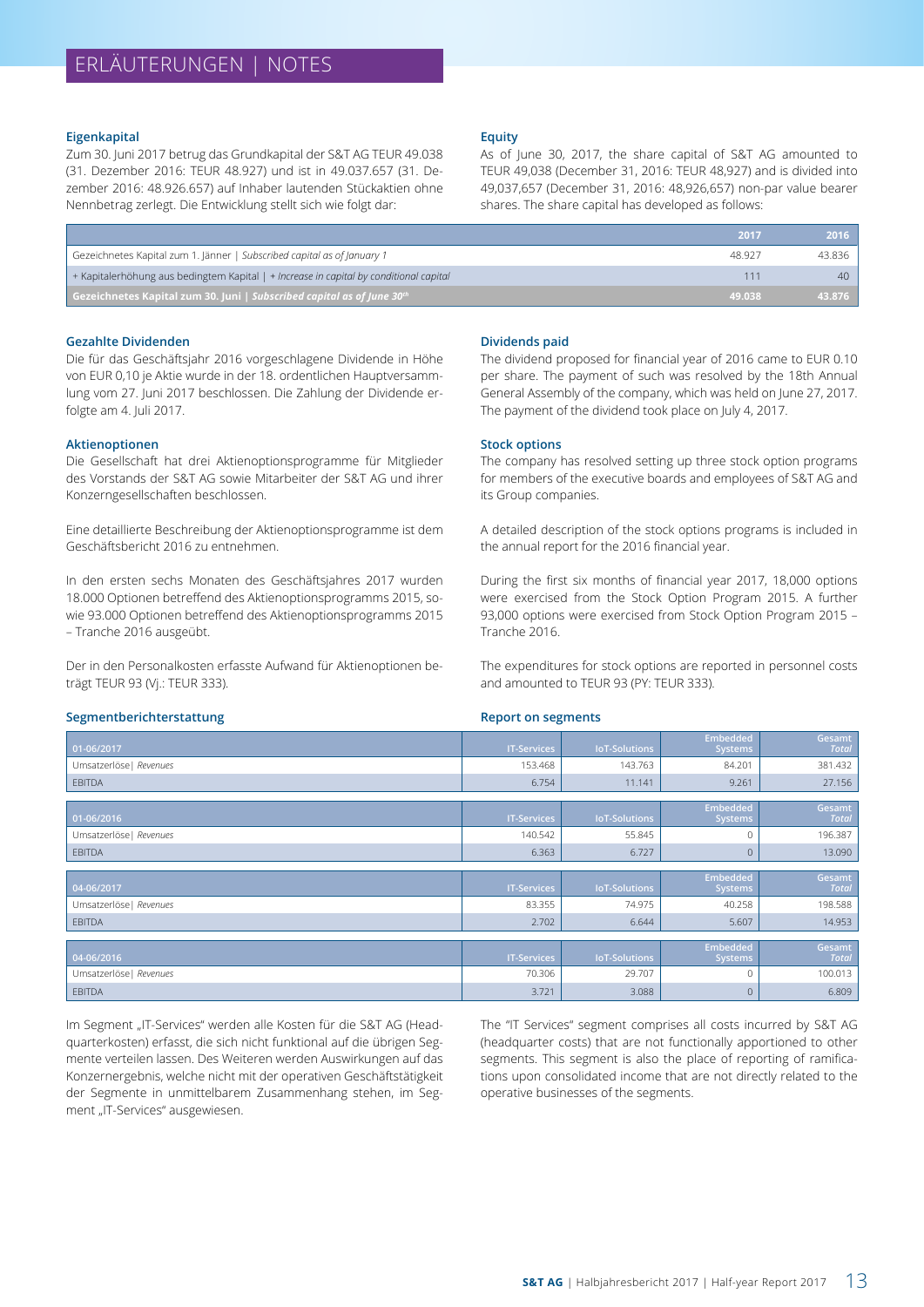#### **Sonstige Informationen**

Am 27. Juni 2017 wurde die 18. ordentliche Hauptversammlung der S&T AG abgehalten, auf welcher unter anderem nachstehende Beschlüsse gefasst wurden:

- Beschlussfassung über die Ausschüttung einer Dividende in Höhe von EUR 0,10 pro dividendenberechtigter Aktie;
- Beschlussfassung über die Erhöhung der Anzahl der Mitglieder des Aufsichtsrates von drei auf fünf Mitglieder sowie die Wahl von Herrn Dr. Erhard F. Grossnigg für ein Jahr, sowie der Herren Ed Wu, Steve Chu und Hans Tsao für die gesetzlich zulässige Höchstdauer in den Aufsichtsrat der S&T AG;
- Beschlussfassung zur Ermächtigung des Vorstandes gemäß § 169 AktG, innerhalb von fünf Jahren nach Eintragung der entsprechenden Satzungsänderung im Firmenbuch mit Zustimmung des Aufsichtsrates das Grundkapital – allenfalls in mehreren Tranchen um bis zu EUR 10.000.000,-- durch Ausgabe von bis zu 10.000.000 Stück neuen, auf Inhaber lautende stimmberechtigte Stückaktien in einer oder mehreren Tranchen gegen Bar- und/oder Sacheinlagen zu erhöhen und zwar auch im Wege des mittelbaren Bezugsrechts gemäß § 153 Absatz 6 AktG und den Ausgabekurs sowie die Ausgabebedingungen im Einvernehmen mit dem Aufsichtsrat festzusetzen (Genehmigtes Kapital 2017). Der Vorstand wurde ferner ermächtigt, mit Zustimmung des Aufsichtsrats das gesetzliche Bezugsrecht der Aktionäre auszuschließen, wenn (i) die Kapitalerhöhung gegen Sacheinlagen, insbesondere von Unternehmen, Betrieben, Teilbetrieben oder Anteilen an einer oder mehreren Gesellschaften im In- oder Ausland oder von sonstigen Vermögensgegenständen (z.B. Patenten) erfolgt oder (ii) wenn die Kapitalerhöhung gegen Bareinlagen erfolgt und wenn die neuen Aktien einem oder mehreren institutionellen Investoren im Rahmen einer Privatplatzierung angeboten werden und die unter Ausschluss des Bezugsrechts ausgegebenen Aktien insgesamt 10 % (zehn Prozent) des im Zeitpunkt der Satzungsänderung im Firmenbuch eingetragenen Grundkapitals der Gesellschaft nicht überschreiten (Bezugsrechtsausschluss). Der Aufsichtsrat wurde ermächtigt, Änderungen der Satzung, die sich durch die Ausgabe von Aktien aus dem genehmigten Kapital ergeben, zu beschließen.

#### **Ereignisse nach dem Abschlussstichtag**

- Der Vorstand der S&T AG hat am 27. Juni 2017 den Beschluss gefasst, das Grundkapital der S&T AG um bis zu 3.500.000 Aktien im Wege einer Sachkapitalerhöhung zu erhöhen. Der entsprechende Bericht des Vorstandes wurde am 27. Juni 2017 im Amtsblatt der Wiener Zeitung sowie auf der Website der Gesellschaft veröffentlicht. Auf Basis dieses Berichtes fasste der Vorstand der S&T AG am 17. Juli 2017 den Beschluss, das Grundkapital der Gesellschaft unter Ausschluss des Bezugsrechts der bestehenden Aktionäre um 1.880.207 Aktien zu erhöhen. Zeichner der neuen Aktien sind Aktionäre der Kontron AG, die im Gegenzug je 10 neuer S&T AG Aktien 39 Kontron Aktien einlegen. Darüber hinaus wird den Kontron Aktionären je neu gewährter S&T AG Aktie eine Zuzahlung von EUR 0,15 bezahlt. Mit Beschluss des Landesgerichtes Linz erfolgte am 29. Juli 2017 die Eintragung der Sachkapitalerhöhung, sodass das Grundkapital der S&T AG aktuell 50.917.864 Aktien beträgt. Durch den Erwerb von Kontron AG Aktien im Zuge der Sachkapitalerhöhung sowie weitere Erwerbe gegen Barzahlung beträgt die Beteiligung der S&T Gruppe am Grundkapital der Kontron AG nunmehr 49,95%.

Nach Eintragung der Verschmelzung der Kontron AG auf die

#### **Other information**

The 18th Annual General Meeting of S&T AG was held on June 27, 2017. It passed the following resolutions:

- Resolution to pay out a dividend of EUR 0.10 per dividend-entitled share;
- Resolution to increase the number of the members of the Supervisory Board from three to five; and to elect Dr. Erhard F. Grossnigg for a year to the Supervisory Board of S&T AG, and to elect Ed Wu, Steve Chu and Hans Tsao to this body for the longest legallypermissible term for such;
- Resolution to empower the Executive Board in accordance with § 169 of Austria's Shares Act (AktG) to increase within five years after the entry of the corresponding alteration of the articles of association into the corporate registry, and providing that the Supervisory Board approves, and, if wished, in two or more tranches, the company's share capital by up to EUR 10,000,000 through the issuance of 10,000,000 bearer shares equipped with voting rights. This is to be undertaken in one or more tranches. The shares are to be paid for in cash and/or consideration. This increase is to pursued via an indirect right of subscription, in accordance with § 153 Paragraph 6 AktG. Along with the price and conditions of issuance, this is to be determined by the Executive Board, and is to be consented to by the Supervisory Board (Authorized Capital 2017). Provided that the Supervisory Board consents, the Executive Board is also empowered to exclude the legally stipulated right of subscription held by shareholders, in cases in which (i) the capital increase is recompensed by consideration, with this especially taking the form of companies and operations, and parts there of; or of stakes in one or more companies that are located in Austria or abroad; or of other assets (such as patents); (ii) the capital increase is recompensed by cash, and in cases in which the new shares are offered to one or more institutional investors via a private placement and with the exclusion of the rights of subscription, and in which the total number of shares issued under these conditions does not exceed 10% (ten percent) of the share capital of the company entered into the corporate registry as of the time of the alteration of the articles of association (exclusion of rights of subscription). The Supervisory Board was authorized to resolve the alterations in the articles of association necessitated by the issuance of shares from the approved capital.

#### **Events after the balance sheet date**

- On June 27, 2017 the Executive Board of S&T AG passed the resolution increasing the share capital of S&T AG by up to 3,500,000 shares. This will take the form of a non-cash capital increase. The corresponding report of the Executive Board was published in the official gazette of the Wiener Zeitung and on the company's Website. This report formed the basis for the Executive Board of S&T AG on July 17, 2017 to pass the resolution to increase the company's share capital by 1,880,207 shares, excluding the right of subscription held by existing shareholders. Subscribers of the new shares are the shareholders of Kontron AG, who are to receive 10 new shares in S&T AG for 39 Kontron ones. Kontron's shareholders will also receive an additional payment of EUR 0.15 for each newlygranted share in S&T AG. Upon the order by the State Court of Linz, the entry of the non-cash capital increase into the corporate registry was undertaken on July 29, 2017. This caused the share capital of S&T AG to now amount to 50,917,864. The acquisition of shares in Kontron AG ensuing from the non-cash capital increase was joined by further transactions in cash. These have increased the stake held by the S&T Group in Kontron AG to 49.95%.

The entry of the merger of Kontron AG into S&T Deutschland Hol-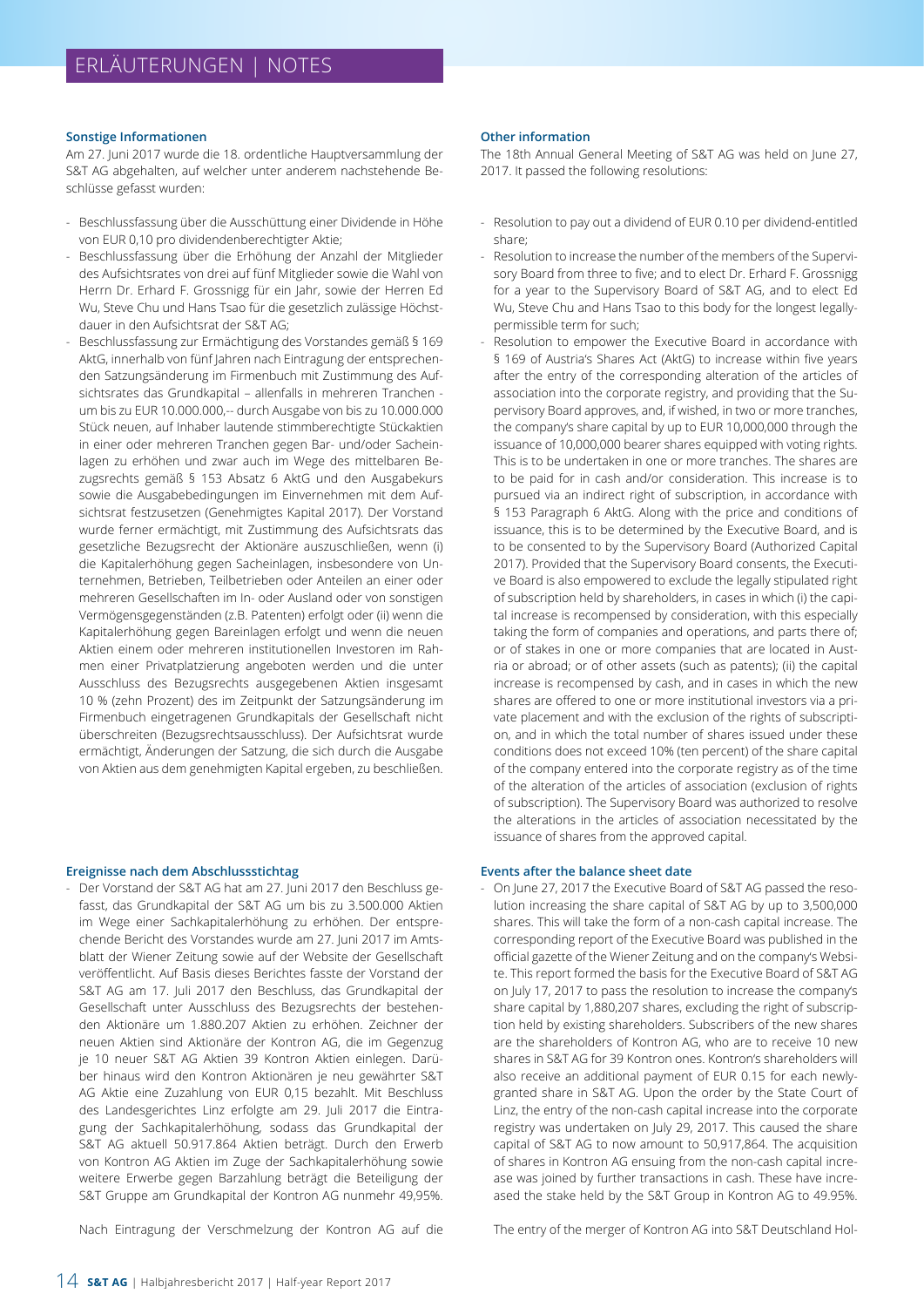S&T Deutschland Holding AG, welche noch im August 2017 erwartet wird, wird die S&T AG allen S&T Deutschland Holding AG Aktionären, wie im Prospekt, welcher von der österreichischen Finanzmarktausicht am 16. Juni 2017 gebilligt wurde, das Angebot machen, 39 S&T Deutschland Holding AG Aktien (entspricht 39 Kontron AG Aktien) im Wege einer Sacheinlage gegen Gewährung von 10 neuen S&T AG Aktien zusätzlich einer baren Zuzahlung von EUR 0,15 je neuer S&T AG Aktie einzubringen. Voraussichtlicher Start der Angebotsfrist ist der 22. August 2017.

- Die S&T AG hat am 29. Juni 2017 einen Kaufvertrag mit der Kapsch BusinessCom AG, Wien, Österreich, betreffend des Erwerbs von je 100% der Geschäftsanteile an der Kapsch BusinessCom s.r.o., Prag, Tschechien, der Kapsch s.r.o., Bratislava, Slowakei, und der Kapsch BusinessCom Kft., Budapest, Ungarn, unterfertigt, auf dessen Basis die S&T Gruppe ab 1. Juli 2017 wirtschaftlicher Eigentümer dieser drei Gesellschaften wurde.

ding AG is expected in August 2017. This will be followed by S&T AG's offer to all shareholders of S&T Deutschland Holding AG, according to the prospectus approved by Austria's Financial Markets Supervisory Authority on June 16, 2017. This offer comprises the consignment of 39 shares in S&T Deutschland Holding AG (corresponding to 39 shares in Kontron AG) for 10 new shares in S&T AG and a supplemental payment of EUR 0.15 per new share in S&T AG. This thus constitutes a non-cash capital increase for the latter. The term of the offer is expected to commence on August 22, 2017.

- On June 29, 2017, S&T AG concluded a contract of purchase with Kapsch BusinessCom AG, Vienna, Austria. It comprised the acquisition of 100% of the shares of respectively Kapsch BusinessCom s.r.o., Prague, Czech Republic; Kapsch s.r.o., Bratislava, Slovakia; and Kapsch BusinessCom Kft., Budapest, Hungary. This contract formed the basis for the S&T Group to become the business owner of these three companies on July 1, 2017.

#### **Aktienbestand von Organen zum 30. Juni 2017**

#### **Shareholdings by the board members as of June 30, 2017**

| Organ   Board member                                           | <b>Funktion   Function</b>       | Anzahl Aktien   Number of shares |
|----------------------------------------------------------------|----------------------------------|----------------------------------|
| Dr. Erhard F. Grossnigg (via: grosso holding GmbH und related) | Aufsichtsrat   Supervisory Board | 1.843.481                        |
| Bernhard Chwatal                                               | Aufsichtsrat   Supervisory Board | $\overline{0}$                   |
| Ed Wu                                                          | Aufsichtsrat   Supervisory Board | $\circ$                          |
| Steve Chu                                                      | Aufsichtsrat   Supervisory Board | $\Omega$                         |
| Hans Tsao                                                      | Aufsichtsrat   Supervisory Board | $\mathbf{0}$                     |
| Hannes Niederhauser                                            | CEO                              | 1.286.538                        |
| Michael Jeske                                                  | COO                              | $\Omega$                         |
| Dr. Peter Sturz                                                | CO <sub>O</sub>                  | 6.333                            |
| Richard Neuwirth                                               | <b>CFO</b>                       | 235.935                          |

#### **Erklärung aller gesetzlichen Vertreter**

Wir bestätigen nach bestem Wissen, dass der im Einklang mit den maßgebenden Rechnungslegungsstandards aufgestellte, verkürzte Konzernzwischenabschluss ein möglichst getreues Bild der Vermögens-, Finanz- und Ertragslage des Konzerns vermittelt und das der Halbjahreslagebericht des Konzerns ein möglichst getreues Bild der Vermögens-, Finanz- und Ertragslage des Konzerns bezüglich der wichtigen Ereignisse während der ersten sechs Monate des Geschäftsjahres und ihrer Auswirkungen auf den verkürzten Konzernzwischenabschluss, bezüglich der wesentlichen Risiken und Ungewissheiten in den restlichen sechs Monaten des Geschäftsjahres und bezüglich der offen zu legenden wesentlichen Geschäfte mit nahe stehenden Unternehmen und Personen vermittelt.

Linz, am 4. August 2017

Dipl. Ing. Hannes Niederhauser MMag. Richard Neuwirth Michael Jeske Dr. Peter Sturz

#### **Declaration of legal representatives**

We confirm that these abridged intermediate consolidated accounts were compiled in accordance with our best knowledge and through the application of the applicable standards of financial reporting, and that they depict as accurately as possible the Group's assets, finances and earnings. We also confirm that the management report on the business done by the Group during the first six months of 2017 depicts as accurately as possible its assets, finances and earnings, and on how they were affected by important events taking place during this period, and on how they ramify upon the abridged intermediate consolidated financial accounts. Comprised in this is the detailing of significant risks and uncertainties possibly occurring during the remaining six months of financial year 2017, and, as well, transactions with affiliated companies and persons requiring disclosure.

Linz, August 4<sup>th</sup>, 2017

Dipl. Ing. Hannes Niederhauser MMag. Richard Neuwirth Michael Jeske Dr. Peter Sturz